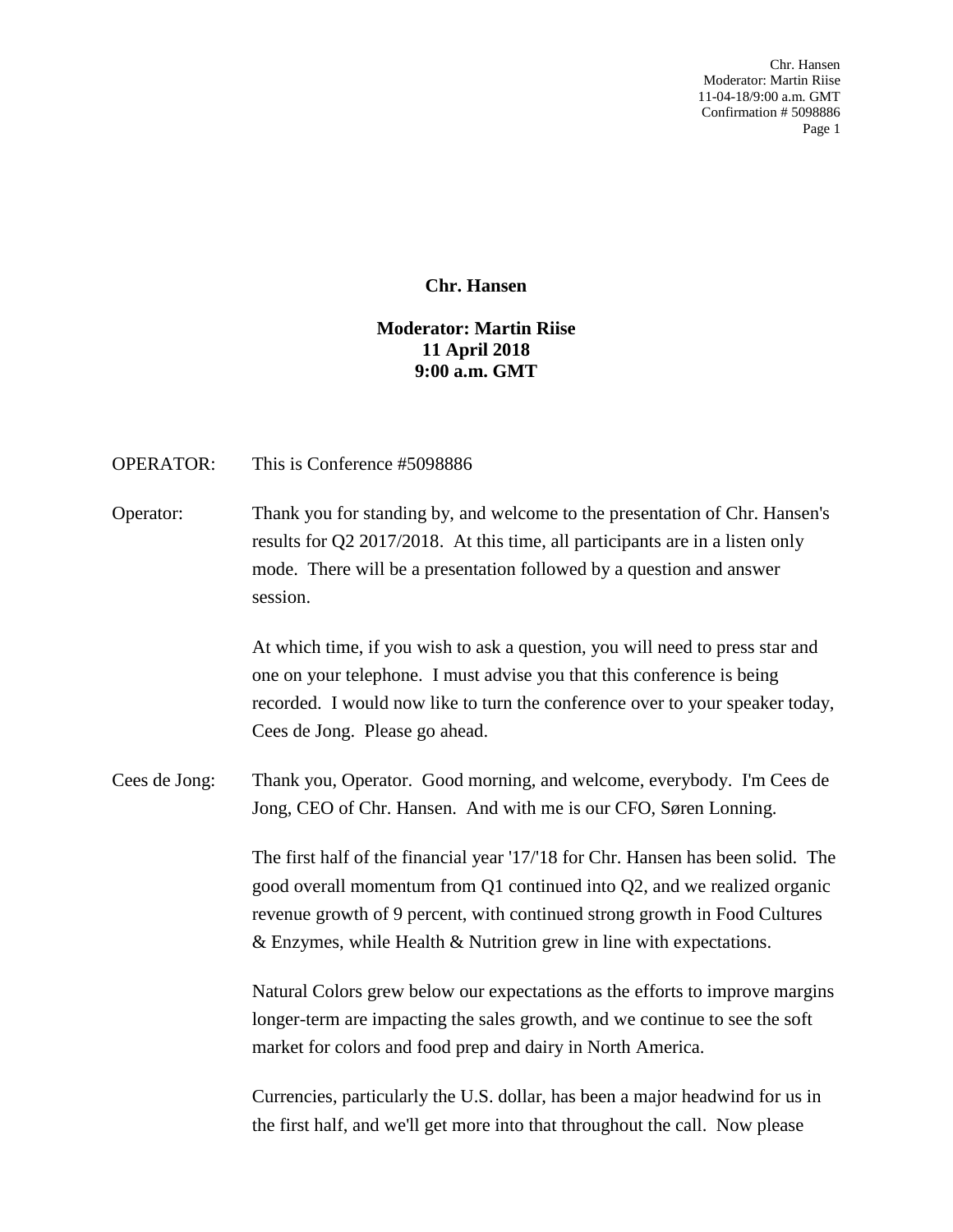have a look at Slide number two, and read through the disclaimer or do so afterwards.

And with that, please let's move to the next slide. As I mentioned, our organic growth rate was 9 percent in the first half, which translates into a revenue of EUR 518 million, 3 percent up compared to last year.

Overall, growth was in line with expectations, with a stronger performance in Food Cultures & Enzymes driven by bioprotection, which offset by slightly slower performance in Health & Nutrition and Natural Colors.

Volume and mix accounted for 7 percent of the growth, with euro-based price increases of 2 percent accounting for the remainder. At first, developments in currencies have a negative 6 percent impact between the organic growth and the reported euro growth, and was even worse in Q2 compared to Q1.

The decline in the U.S. dollar of 10 percent relative to the euro is clearly the main impact here. The EBIT margin, before special items, was 26.2 percent in the first half year compared to 26.9 percent during the same period last year.

Our margins are negatively impacted by currencies and would have been almost a full percentage point higher if the U.S. dollar had not depreciated so much against the euro. The underlying performance of our business is sound and strong, and we can see that going forward, we will benefit as expected from the new capacity in Copenhagen.

In Q2, the EBIT margin before special items was 27 percent, unchanged from '16/'17, and the flat development was despite the negative impact from currencies of more than 1 percentage point. And it was largely offset by operating efficiencies and the positive mix.

R&D expenditures amounted to EUR 39 million or 7.6 percent of sales compared with 7.2 percent last year. The increase was driven by strategic initiatives, including bioprotection and LGG.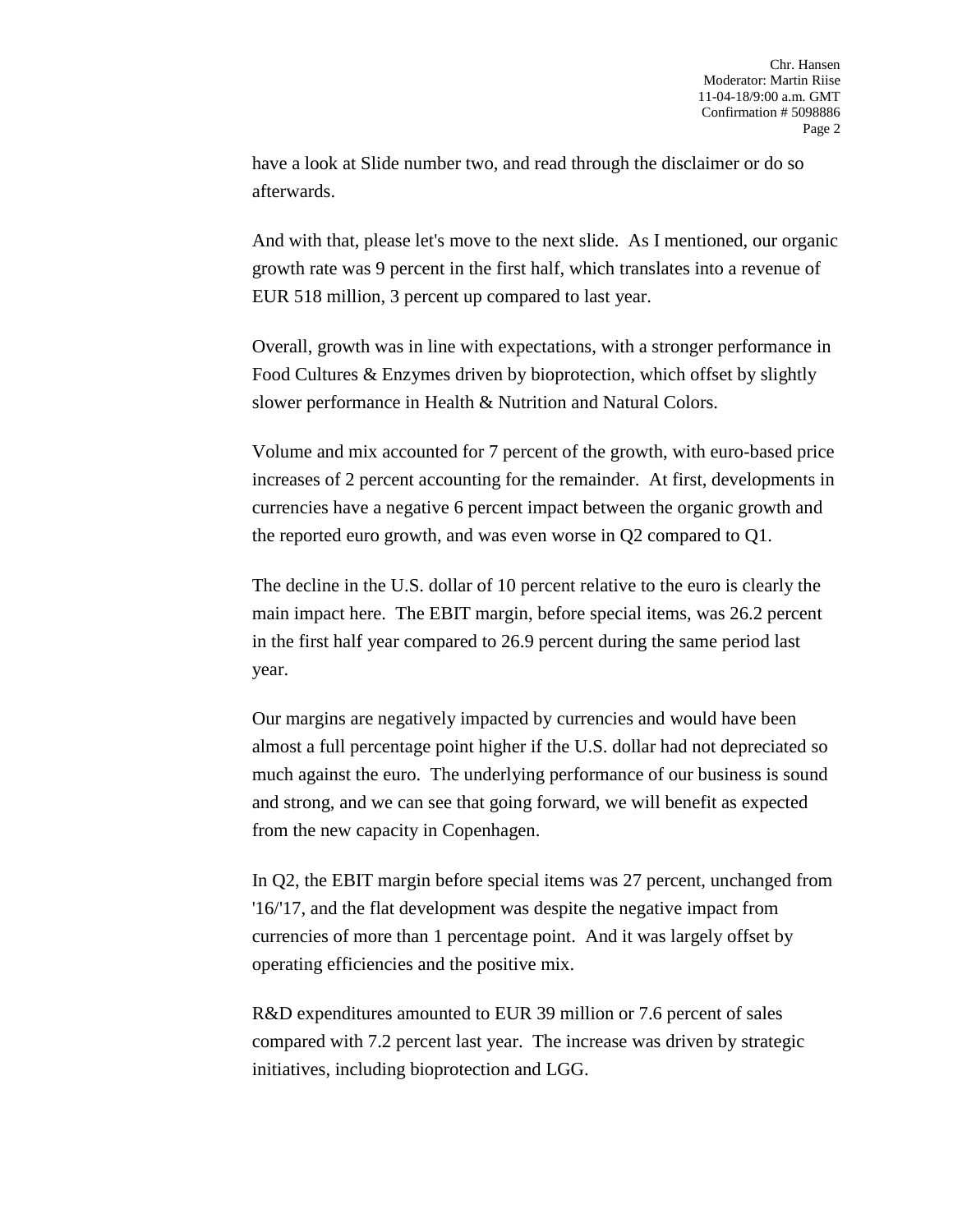Profit for the period ended at EUR 98 million, on par with last year. Finally, the free cash flow before acquisitions and special items was EUR 11 million, which is below last year.

And the key reason for the decline comes from the changed Danish export credit scheme, which impacted working capital negatively. And finally, we also have negative currency impacts here.

Please move the next slide for a look at the strategic highlights of the first half. As you know, we continue to pursue our nature's number one strategy, and we will discuss the second update of the strategy more in-depth during the upcoming Capital Market Day in Loma next week. Until then, I just want to highlight some of the current focused areas.

Let me start with bioprotection that continued the strong growth momentum with 45 percent growth. And it's still driven by the first-generation of the technology. The growth rates in bioprotection are expected to come down somewhat in the second half of the year, where growth also was very strong last year and the base is becoming higher.

With that said, we do, however, still expect strong double-digit growth for the full year. We launched the second-generation bioprotective cultures in the beginning of this financial year, and we see good filling of the sales pipeline that, particularly in emerging markets like Latin America.

In Food Cultures & Enzymes, the new capacity in Copenhagen is now fully operational, and we are now quite confident that we will see margin benefits towards the end of this year.

We're also focusing on growth in emerging markets, both for Food Cultures & Enzymes as well as for Health & Nutrition. In Food Cultures & Enzymes, we're strengthening our local presence, including application labs and resources.

And in Health & Nutrition, we're expounding sales coverage, especially in APAC, but also in EMEA, and we do so to increase the penetration of our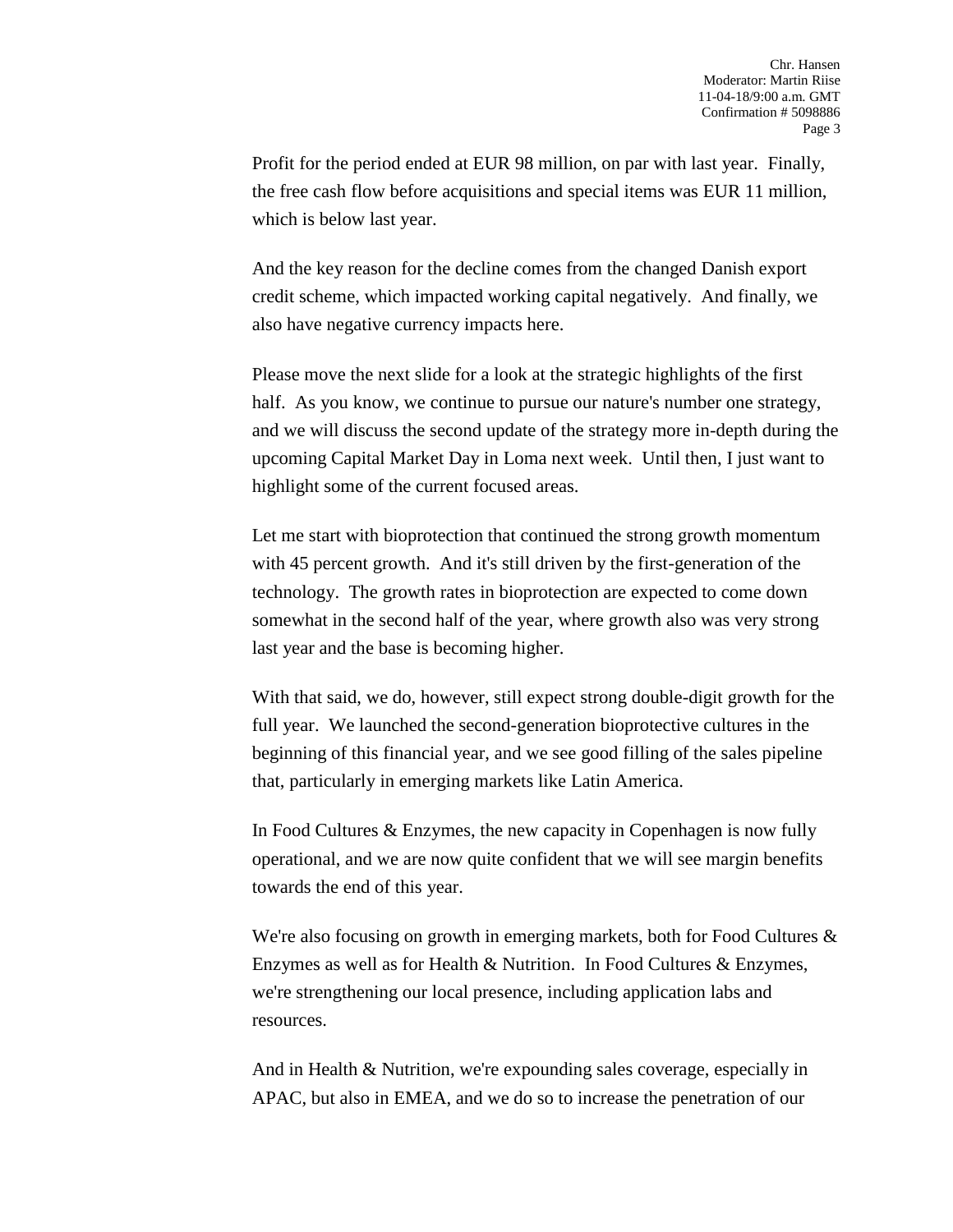products. In plant health, as you know, we launched two new products, Quartzo and presence, and we did so at the end of the last financial year.

These new products, which are biological nematode control products, are already supporting the strong growth of plant health in Latin America, together with the existing product (inaudible)

Our portfolio is quite strong for sugarcane applications, and we're optimistic about our position here. The Brazilian authorities have recently banned some of the chemicals, which our products may replace. These banned chemicals were quite toxic, and our products offer a natural solution, with a performance that is similar to the chemicals.

Finally, in Natural Colors, we aimed to both grow the business and increase margins. And as a result of those two priorities, we have adjusted our portfolio towards more profitable (inaudible) segments, and that has a negative impact on the top line.

In addition, the U.S. market for food prep and dairy continues to be soft. Now please turn to Slide number five, the next slide, please.

As can be seen from the slide, Food Cultures & Enzymes' organic growth was 12 percent, with strong growth in cheese, fermented milk, enzymes and milk. And bioprotection as I've said before, continued the very strong growth trends and grew by around 45 percent.

Organic growth in Health & Nutrition was 80 percent, mainly driven by animal and plant health, and offset by low growth in human health. The situation in the U.S. for probiotics for dietary supplements within human health has been challenging during the first half of our current financial year.

We know that most of the negative developmental that we've seen is related to inventory reductions by a few large customers. This suppresses our growth temporarily.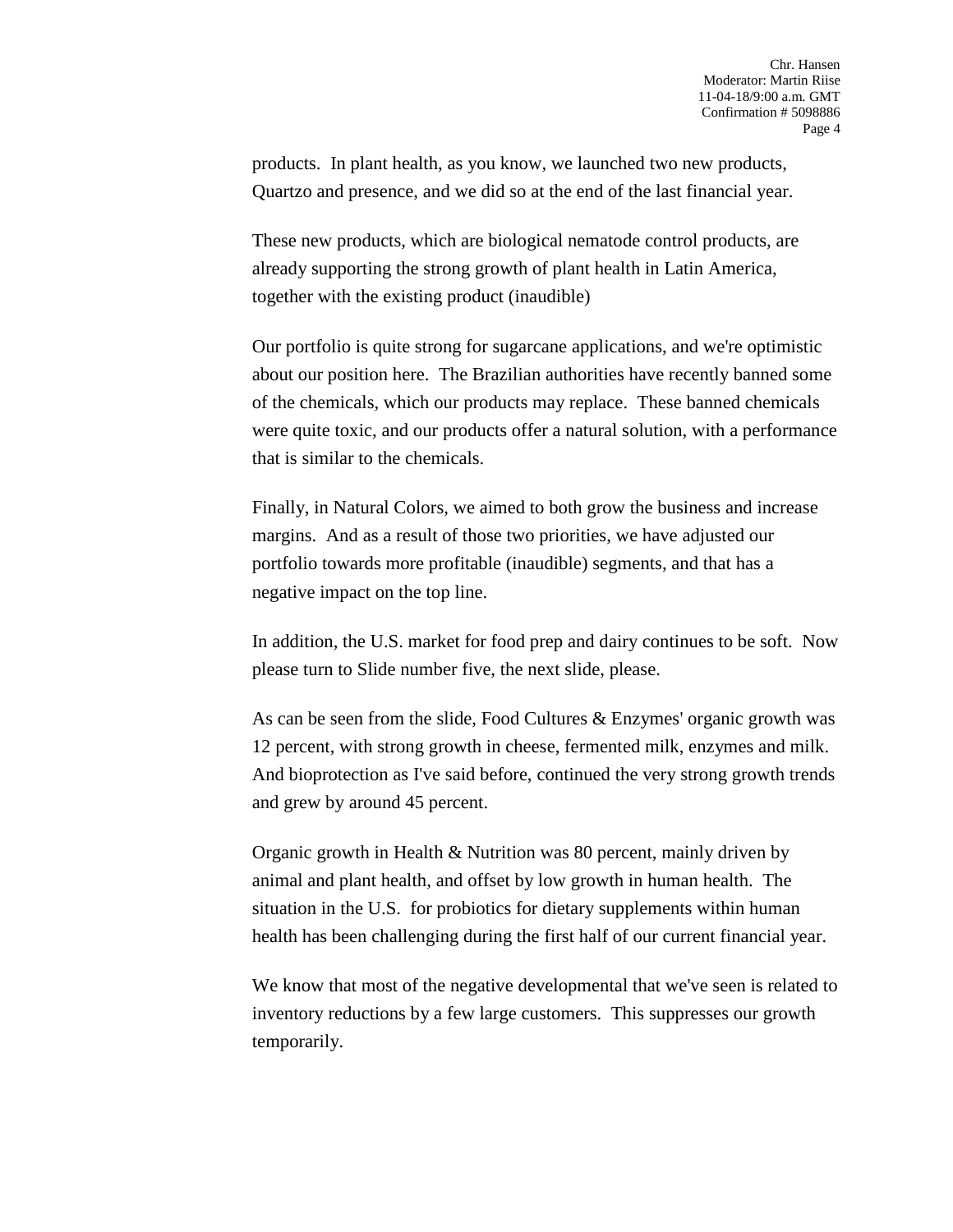The overall markets for our human health probiotics sees volume growing, and we are confident that our business will return to stronger growth rates over the next 6 to 12 months.

Natural Colors grew by 4 percent organically, with 2 percent from volume and 2 percent from prices. The adjustments to our portfolio to increase profitability has impacted the growth rate negatively, as expected. And that is combined with negative order timing in North America.

And as mentioned before, we also saw a soft market for food preparations to the diary market in North America, where colored yogurts are losing share to yogurts with less sugar.

When we entered to the next slide, and we look at the developments in our 4 regions, then we grew 7 percent organically in the largest region of Europe, Middle East and Africa, and that region represented 44 percent of group revenue. Growth was driven by strong growth in cheese, enzymes and meat and solid growth in probiotics or fermented milk.

The growth in bioprotection continues to be very strong in this region, and is almost exclusively driven by the first-generation technology. Organic growth in the second quarter was 9 percent, effectively by the same drivers.

In North America, which represented 26 percent of revenues, we saw 4 percent organic growth. However, given the declining U.S. dollar, this translates into a 7 percent decline in euro revenues.

We saw strong growth in cheese, probiotics for fermented milk, meat and animal health. And in North America, we also see strong growth from bioprotection. And again, like EMEA, the growth is first-generation.

Like I mentioned previously, human health is challenged by the market conditions in North America, so here, revenues declined. And in Natural Colors, revenues declined due to timing of orders and a soft market in dairy and food prep.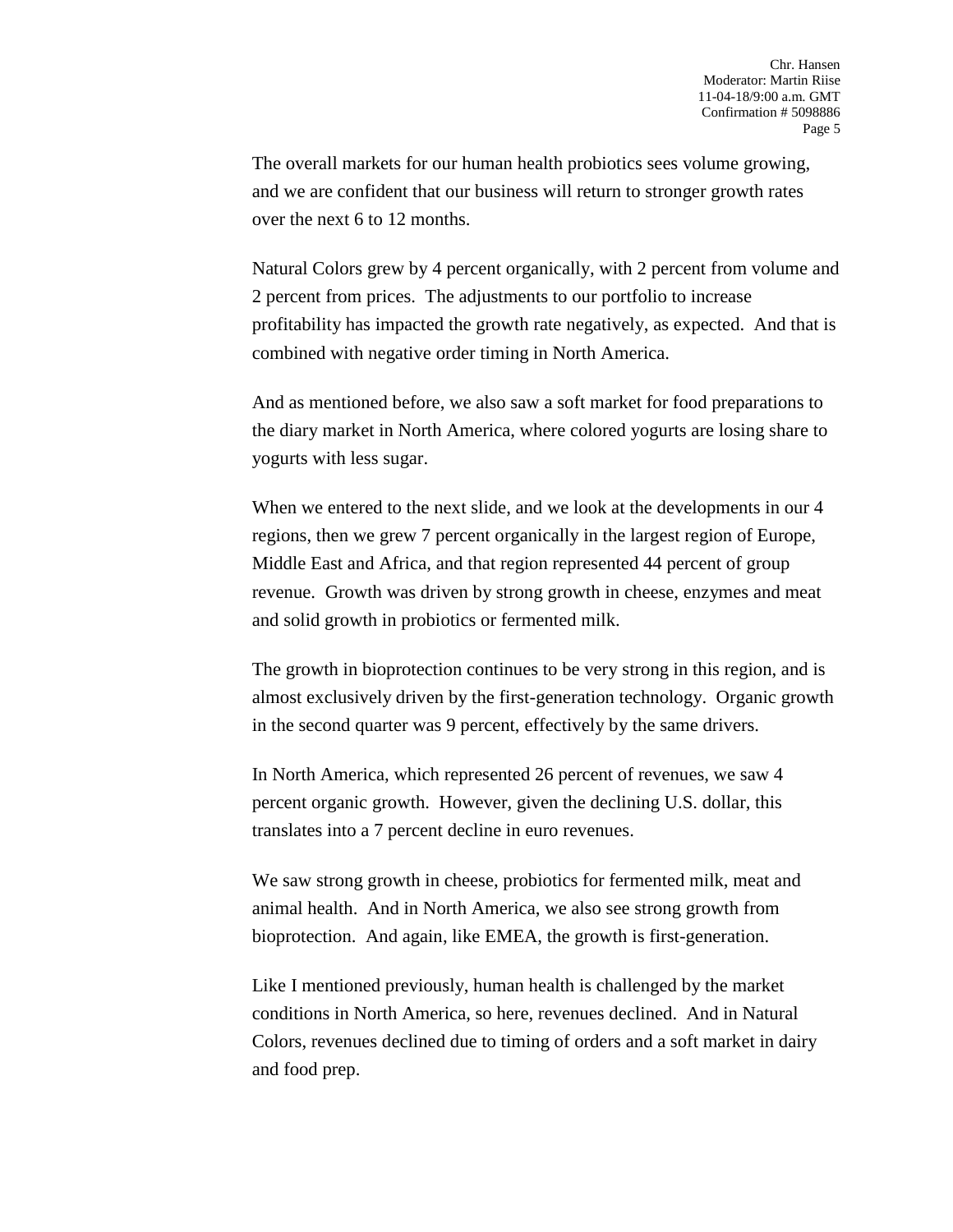In Q2, organic growth was 1 percent, as we left conversion of a large cheese manufacturer in the U.S., making for high comparable.

Then in Asia-Pacific, which nowadays represents 17 percent of group revenues, we grew 21 percent organically, driven by strong growth in fermented milk in China, human health, with both dietary supplements and infant formula growing strongly, animal health and Natural Colors.

Enzymes and probiotics for fermented milk showed good growth, while revenues from cheese declined. In Asia Pacific, organic growth in the second quarter was 22 percent.

And then, finally, in Latin America, which represents 13 percent, we grew 15 percent organically, driven by strong growth in cheese, fermented milk, enzymes and plant health. Natural Colors showed good growth, while probiotics for fermented milk and animal health were below last year.

In Q2, organic growth was 14 percent. And again, as mentioned earlier, in Latin America, we now have the first wins for the second-generation bioprotective technology. And with this, I'd like to hand over to Søren to go through the financials of the business.

Søren Lonning: Thank you, Case. In Food Cultures & Enzymes, the 12 percent organic growth after the first half year was driven by 10 percent growth from volume and mix and 2 percent from prices. The volume growth was primarily supported by strong development in cheese, fermented milk, enzymes and meat as well as good growth in probiotics.

> Bioprotective cultures delivered organic growth of approximately 45 percent, and this was driven by the existing segments within fermented milk, cheese and meat, with EMEA, North America, being the main regions.

> In Q2, the growth momentum was maintained, and the drivers in the business were basically the same as for the first half.

> The EBIT margin for the first half year was 31.3 percent, which was 1.4 percentage point below last year, as a result of adverse currency impact, high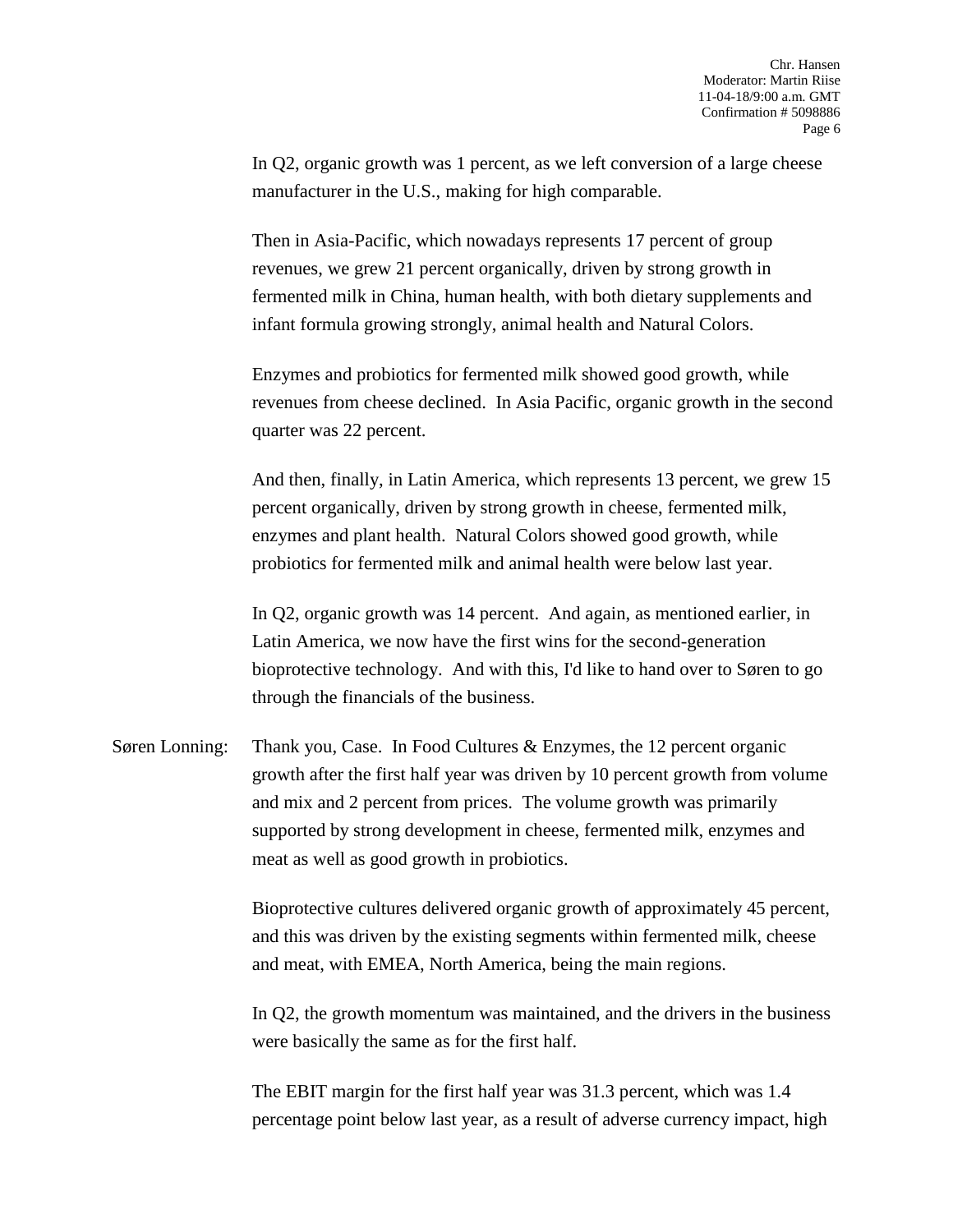inventory build last year and unfavorable product mix and the sale of a property in Argentina in Q1 2016/'17.

In Q2, the margin was 31 percent, which was up 0.5 percentage point compared to last year. We have started to fully depreciate our new capacity in Copenhagen, and have had a heavy headwind from currencies.

However, we have been able to more than offset these negative impacts, which scalability and production and cost management, and we expect scalability and production to continue to improve during the second half of the year. Let us turn to the next page.

Sales for nutrition delivered 8 percent organic growth after the first half year, all from volume and mix. This was driven by strong growth in animal health and very strong growth in plant health, albeit from a low base.

Like we had already mentioned, human health in North America declined due to inventory reductions with a few customers and challenging market dynamics. In Q2, organic growth was 7 percent and both dietary supplements and infant formula in APAC more than offset the decline in sales in human health in North America.

Animal health also grew strongly, driven by improved sales coverage in EMEA and APAC. The EBIT margin in the first half improved by 1.1 percentage point to 28.2 percent, driven by a positive product mix in human health, reduced breathe, in sourcing of NPC products and the absence of royalty payments for LGG.

This more than offset a sizable negative impact from the growth in U.S. dollar. In Q2, the EBIT margin improved by 0.8 percentage point to 32.5 percent, primarily driven by a better product mix, which more than compensated for negative impact from the U.S. dollar. Please turn to the next slide.

Natural Colors grew by 4 percent organically, with 2 percent from volume and mix and 2 percent from prices. The price increases reflected both increased raw material prices and general price increases.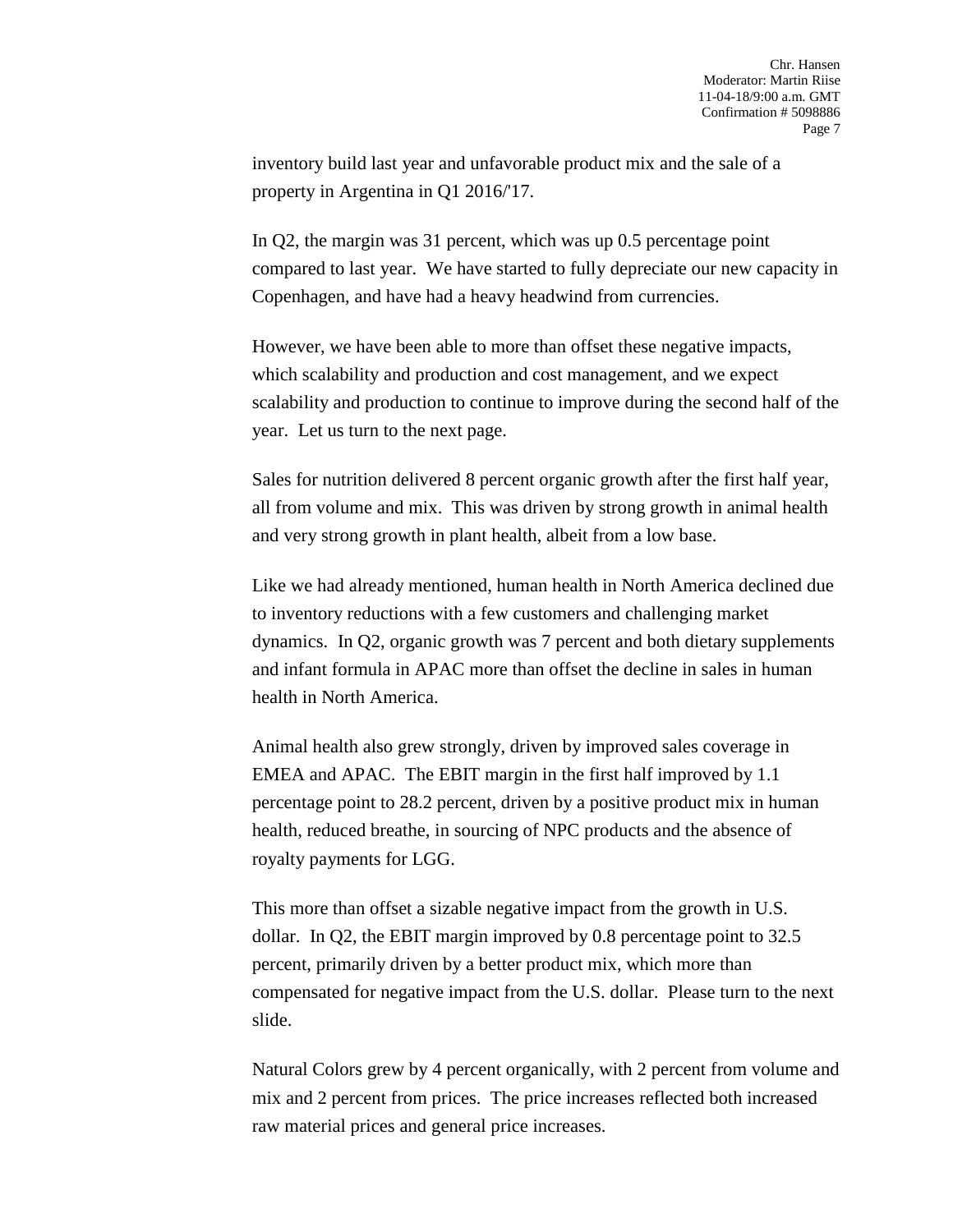Carmine volumes continued to decline, partly due to a dedicated effort to focus on higher value customer segments. But this was offset by strong growth in the natural and carotene categories as well as in coloring foodstuff.

In Q2, organic growth was also 4 percent, and the drivers were very much the same. However, we had expected to grow -- we had expected growth to be stronger in the second quarter.

Based on the start of the year, we are lowering our expectation to organic growth for Natural Colors for the full year. We now expect growth to be below our long-term financial ambition, which is around 10 percent for this business area.

The EBIT margin was 8.9 percent in the first half, a decline of 2.6 percentage point, driven by negative impacts from raw materials, including timing of inventories as well as the lower sales. The profitability improvement initiatives partly offset the negative impact.

In Q2, the EBIT margin was 9.5 percent, 3 percentage point lower than last year, primarily due to raw material impacts and a one-off impact from management changes. And let me also add that we, earlier today, in the press release, announced that we will expand our production capacity facilities in North America.

Please turn to the next slide. On this slide, we have tried to illustrate the significant adverse impact that we have from currency in general and from the U.S. dollar in particular over the course of this financial year.

In our Q1, the U.S. dollar depreciated by 7 percent compared to the euro, and this deteriorated to minus 13 percent in our Q2. So in our first half, the U.S. dollar was an average 10 percent weaker relative to the euro.

As a rule of thumb, a 5 percent decline in the U.S. dollar will have a negative impact on our top line of around EUR 50 million and around half of that amount on EBIT.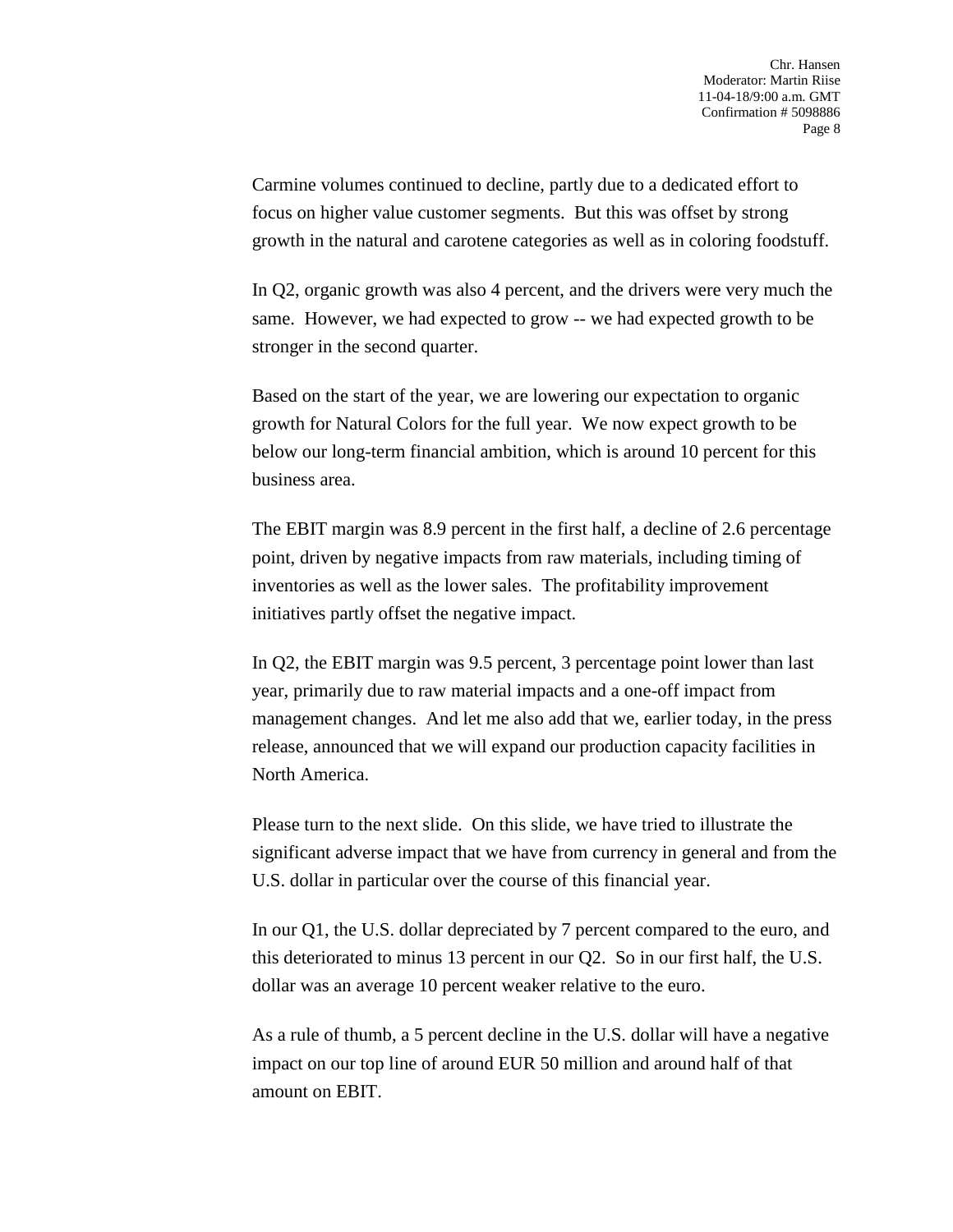So as you can see, a sizable part of our total currency impact of minus 6 percent on top line in the first half year comes from the depreciating U.S. dollar, while smaller impacts came from the Chinese, Brazilian and Australian currencies.

As you can also see from the slide, if the U.S. dollar stays where it currently is for the remainder of the year, we will see a similar negative effect in the second half of the year.

In terms of the EBIT margin, the currency impact was minus 1.2 percentage point in Q2 and minus 0.8 percentage point for the first half, and again, this is primarily driven by the U.S. dollar.

Please turn to the next slide. Here, we have the group results for the first 6 months. Sales grew by 9 percent organically, which is in line with our longterm target of 8 percent to 10 percent for the group. Volume and mix accounted for 7 percentage point and prices the remaining 2 percentage point.

Gross margin declined by 0.5 percentage point due to the ramp up of new capacity in Food Cultures & Enzymes and negative currency impact, primarily the U.S. dollar. Leaving the currency impact aside, the margin development is as expected and beyond the line performance in the business is solid.

Please turn to the next slide for the cash flow development. The cash flow from operation decreased by EUR 14 million, and the main reason is the change in the Danish export credit scheme, which took effect in January.

This impacted our networking capital negative, but it is a one-off effect. But we also had a higher tax payment compared to last year, but we had a tax benefit relating to the NPC acquisition.

Cash flow used for operational investment activity decreased by EUR 2 million. The investment level for this financial year will be roughly on par with last year in absolute terms.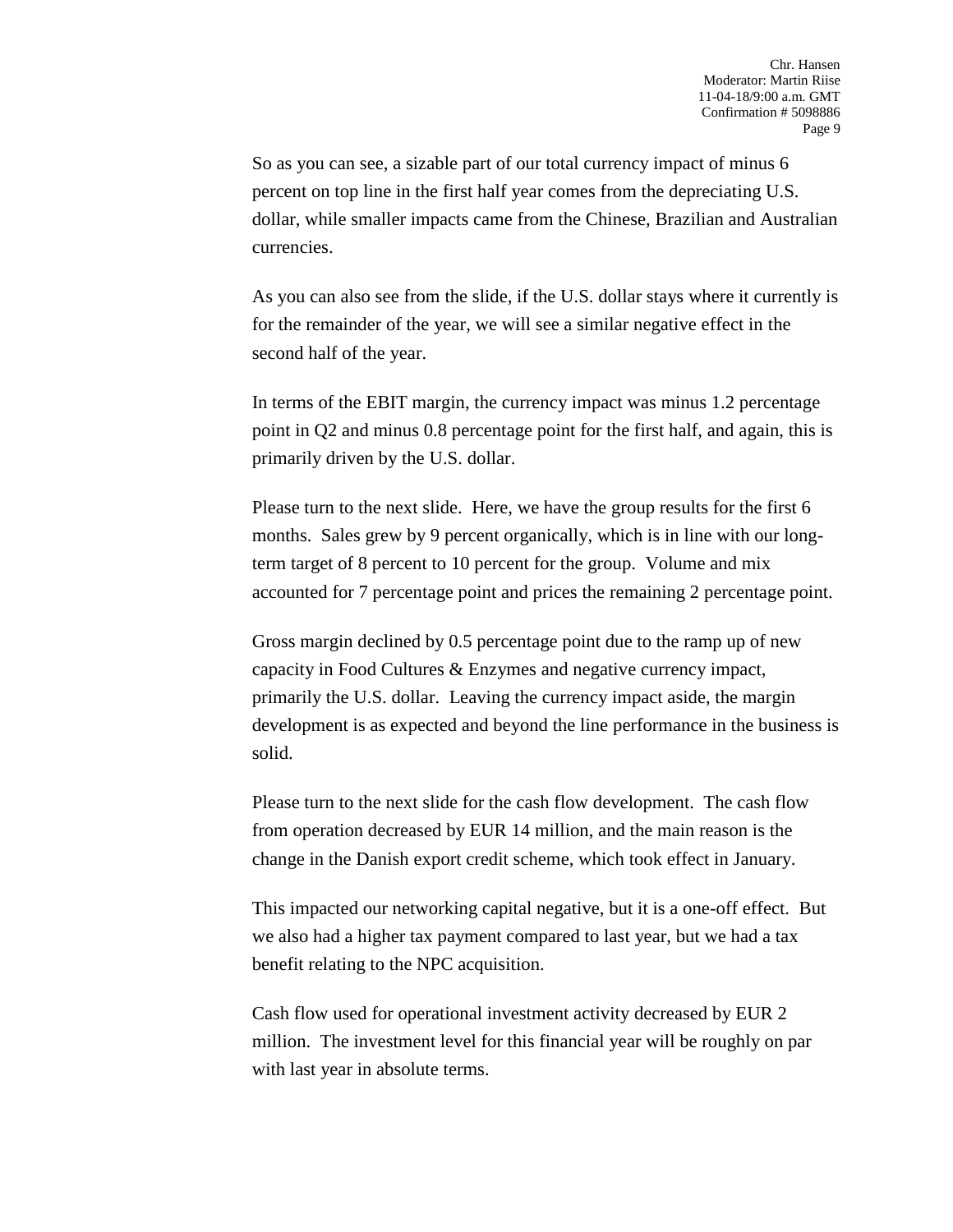We are investing across the business in various expansion and upgrades in order to both remove bottlenecks and to save the very high level of quality that our customer expects from us.

Free cash flow before special items and acquisition was EUR 11 million compared to with 13 -- EUR 30 million last year. Let me add here that the Board of Directors will assist the possibility of distribution excess cash in relation to the Q3 interim result announcement.

Please turn to the next slide. With the solid start to the year, we are remaining -- we are maintaining the group guidance in all parameters. This means, we still expect to see 8 percent to 10 percent organic growth and EBIT margin and free cash flow levels in line with last year.

However, we are, like we had mentioned, adjusting the guidance for Natural Colors. We now expect organic growth to be below the long-term financial ambition of around 10 percent.

We expect that reported revenue growth this year will be around 6 percentage point lower than organic growth, especially driven by the weaker U.S. dollar. There are no changes to the other guidance metrics. Please move to the next slide. This concludes our presentation today. Operator, please open the line for questions.

- Operator: (Operator Instructions). Your first question is coming from the line of Lars Topholm.
- Lars Topholm: A couple of questions from my side. On second-generation bioprotections, can you just remind me, compared to the first-generation, what is the difference? And which new end markets, if any, can you address with second-generation compared to what you do now?

Question number two, you mentioned you had some one-offs in Natural Colors, I assume that's for the management change in that division, and probably also some costs for recruiting a new CEO.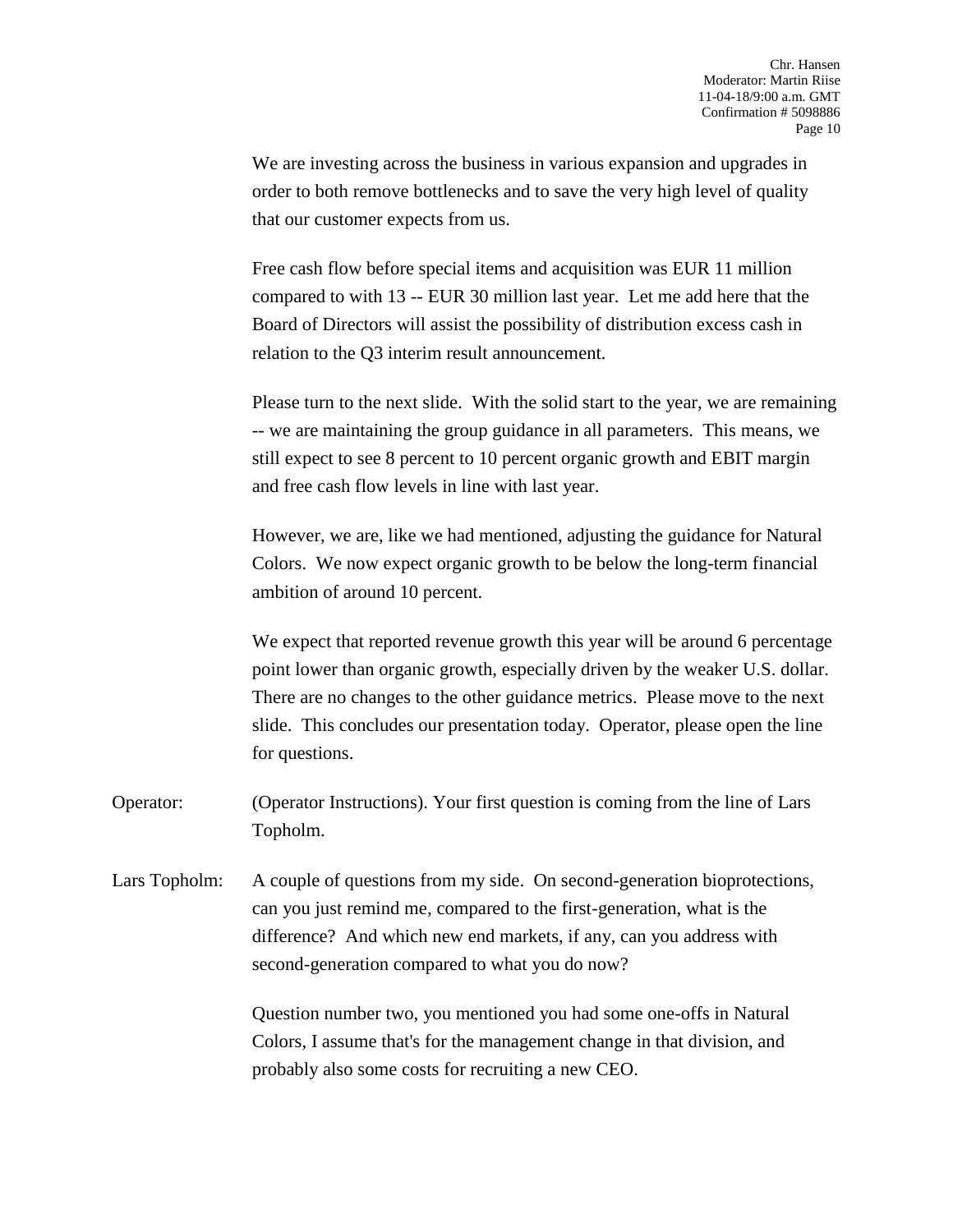On group level, can you specify how large those one-off items are for the quarter? And then a final question, and I'm sorry if it's a little harsh, you know I love you guys dearly, but Natural Color seems to be one (inaudible) disappointment.

And now we have seen a situation where she would then has put a bid up for natural (inaudible) 20x EBITDA? And in that context, what makes you so convinced you are the best owner of Natural Colors?

Cees de Jong: Lars, let me take the last question first, and we know you love us. When you look at Natural Colors, and you look a 30 percent return on invested capital, it is not a bad business, right?

> And when we look at the specific reasons for why the first half have been below our expectations and why we needed to lower guidance for the year, there are three things that I would like to mention.

First is that Chr. Hansen, which predominantly has been a dairy company throughout most of its history, also in the color space, is exposed, let's say above-average to the dairy space.

And there, people are shying away from colored yogurts and food prepare, because they contain higher sugar levels. So that impact our sales quite significantly.

Secondly, when we look at what we're doing with the business, we are optimizing the product portfolio. We're pruning the product portfolio, and that means that we're -- we've been cutting low profitability products, that also impact sells.

And the last, but not least, in the first half of last year, we made a fantastic win in the Middle East, where the regulation for Natural Colors is now similar to one of the countries is now similar to that in Europe. And that win, of course, isn't repeated in this first half. So that impact sales. Is Natural Colors an internal disappointment?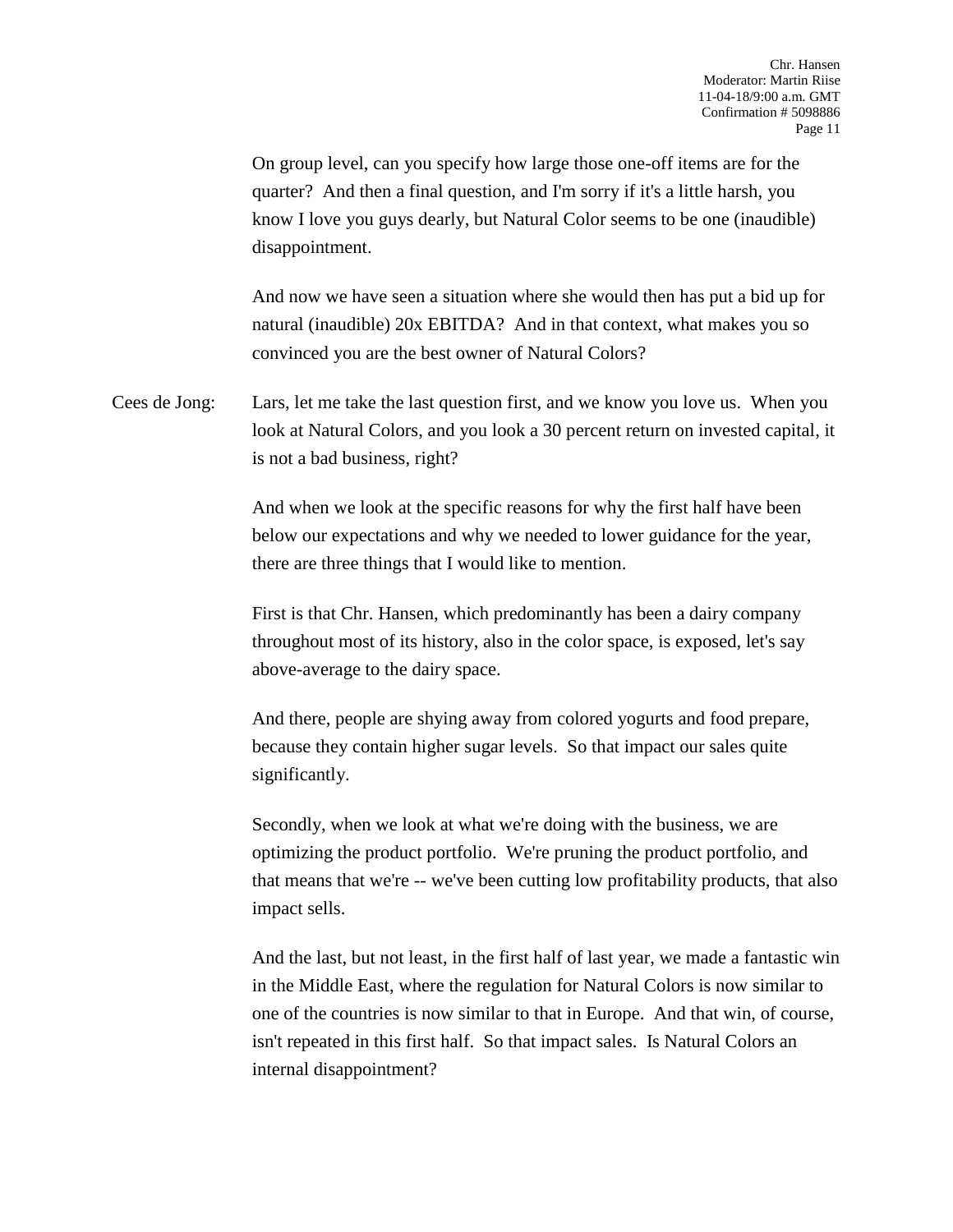I remember that when I joined, we started talking about carmine prices going up and down, and we will continue to see some fluctuation of raw materials. But I think a 30 percent return on invested capital is not bad.

(Inaudible) having a background in flavors, and as most of you know flavors and colors are closely related. We'll surely take a view on this business. And I think you guys should wait for him to get his feet under the table to see what he wants to do with the business.

Let me also take your first question, last, on bioprotection, and (inaudible) 2 and 3 for Søren. With second-generation bioprotection, we are still targeting the same end product category. So mostly in dairy, a little bit in meat.

And what the second-generation bioprotective cultures can do is basically keep the dairy products and meat products safe under harsher conditions. And with harsher conditions, and not necessarily mean that hygiene levels in production facilities, but are more mean cool change that maybe really disruptive.

That maybe disruptive in countries in Latin America, where we've, of course, seen these wins for the second-generation, but it will also allow us to penetrate the bioprotective market in China for products that have to trouble longer distances in the country.

But I had to add is that -- in certain of the emerging markets, some people still use chemicals, and some of those chemicals are not always completely declared on the labels or the quantity that's being used is sometimes a little bit higher.

There, second-generation bioprotection as we've also seen through the wins, offers a perfect solution to come clean logistically in label but also really clean from a customer's perspective.

Last thing I want to say about bioprotection, it's clear that other pays in the industry are trying to copy us, when we compare the other solutions that are out there with our solutions and we do so in stress tests, where we basically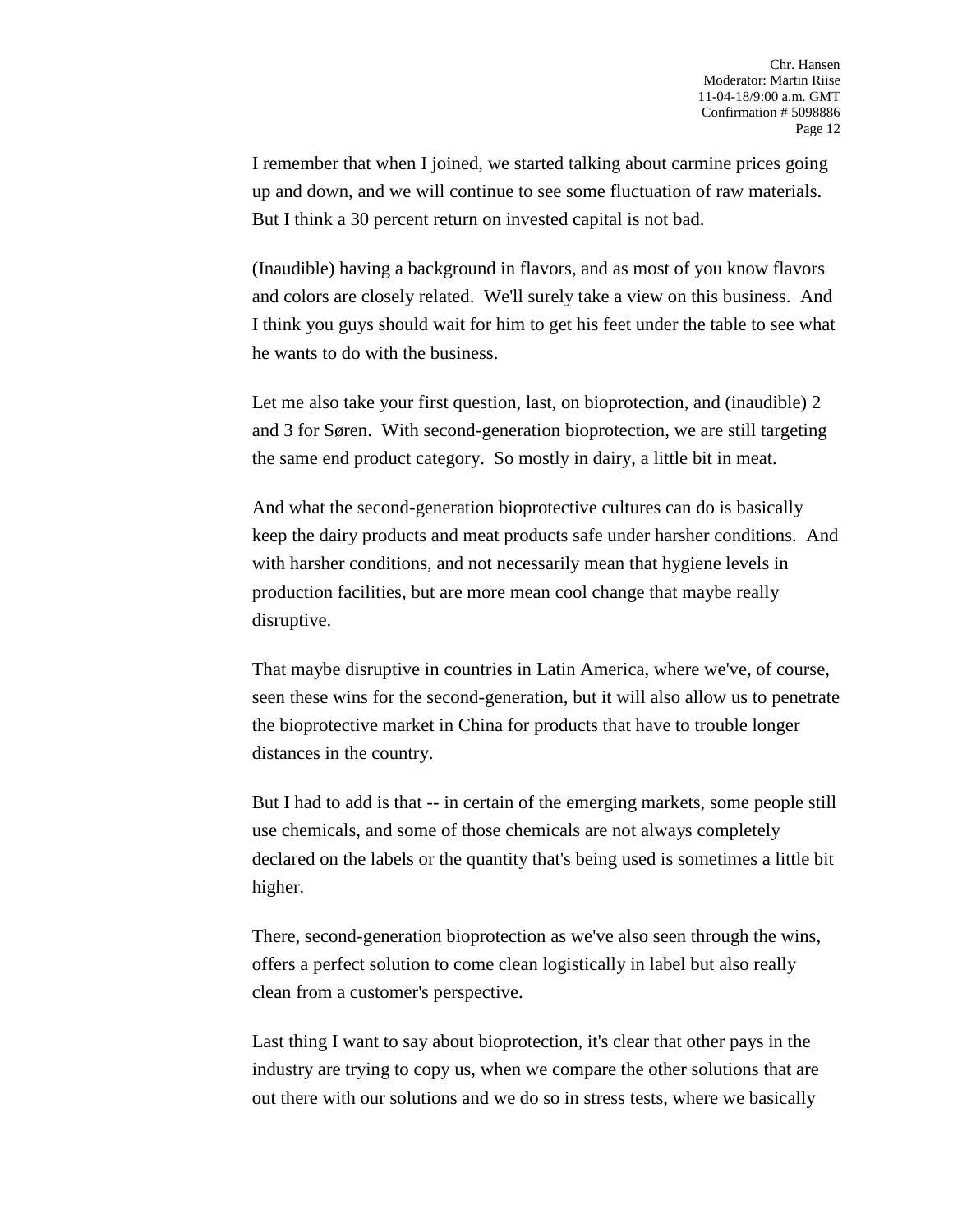spike the yogurts with nasty molds and stuff, we see that our products both but also second-generation have completed everything else on the market.

So that's probably why bioprotection first-generation is already driving 45 percent growth, and that's also why we're so optimistic about bioprotection going forward. So do you want to take the second and third question?

Søren Lonning: Yes. The second question regarding one-offs and the impacts on the group level. The management change is impacting negatively on group level somewhat above EUR 2 million.

> So, of course, it impacts us at the group level compared to momentum. However, it should be noted also that when you compare to last year, we did also (inaudible) Q2 last year have a management change that also impacted closely almost the same size of this.

So it's not explaining our group developments to last year in this particular quarter, but should be mentioned though is this effect is hitting somewhat differently, a longer -- across the division, so we are seeing a sizable negative impact in Natural Color of close to 2 percentage point negative in Q2, where it is -- in Food Cultures & Enzymes. It has a positive effect of around 0.5 point in this quarter. So that's -- so I hope that answers your question, Lars.

- Casper Blom: And I know it doesn't maybe affect (inaudible) but your results actually come out with an EBIT EUR 2 million below consensus, so that basically bridges it.
- Operator: Your next question coming from Annette Lykke.
- Annette Lykke: My first question relates to the market trends in the U.S. for the Natural Color divisions. With the lower demand for yogurts with a high content of sugar and also color, and the way that is negative for your color division, but that is also open up opportunities for your SE divisions?

Of course, I'm thinking about a product like (inaudible). My second question will relate to HNT. And the inventory reductions, where are we? What's the status now? What should we expect for Q3 and Q4? And are you still expecting inventory reductions? Or are they down for this time?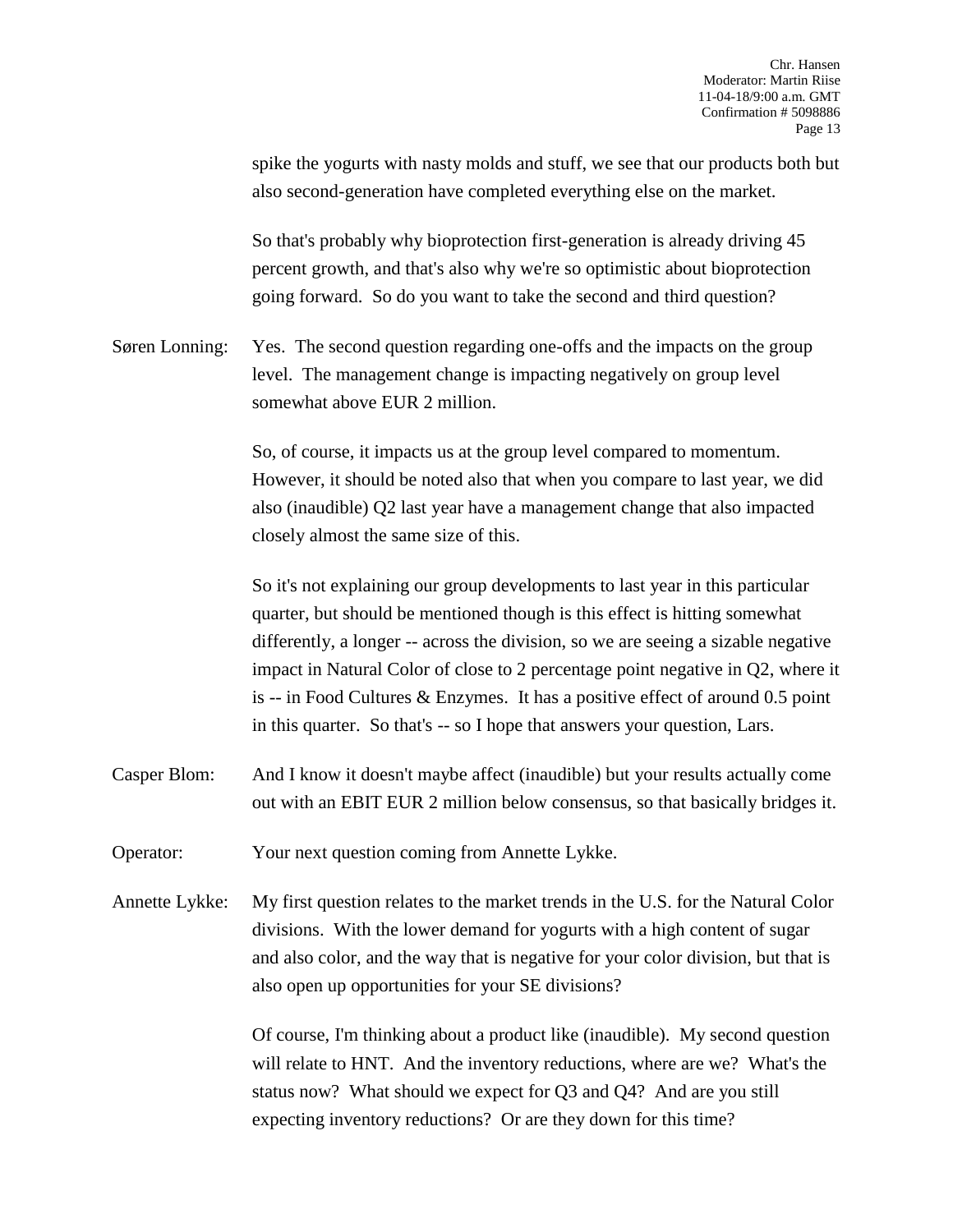Chr. Hansen Moderator: Martin Riise 11-04-18/9:00 a.m. GMT Confirmation # 5098886 Page 14

Operator: Let me take those questions, Anna. On your first question, as to whether people are shying away from colored yogurts, it would open up extra opportunity for Food Cultures & Enzymes, we don't think so.

> We already looked at quite good growth in North America for Food Cultures & Enzymes. And as you know, uptake of new innovations is always quite slow in the dairy space. So I don't think you should read too much into the Food Cultures & Enzymes.

> On your second question, with regards to inventory reductions in human health in North America, I think we're going to be seeing the improvement in our sales probably towards the very end of this financial year to a limited extent, and more so at the beginning of our next financial year.

> Having seen the forecasts of some of our last customers in the U.S., I would almost call this a nice welcome present for Mauricio, but it's going to happen in the new financial year.

Operator: Your next question is coming from Michael Rasmussen.

Michael Vitfell-Rasmussen: Three questions for me. First of all, on the Natural Color side, I do also expect -- understand that you've seen some customers actually switching back to synthetics.

> Is this because they are just more looking into cost? Or is it because of price difference -- differentials between synthetics and/or naturals change and in which markets is this happening at the moment?

> My second question is basically on the euro prices, I don't hear you talk a lot about that. Is that really not happening in any markets as we currencies to depreciate from the U.S. dollar.

> And then finally on the new production facilities for colors in the U.S., when should we expect this CapEx? And can we add a bit more flavor about how much it potentially will be?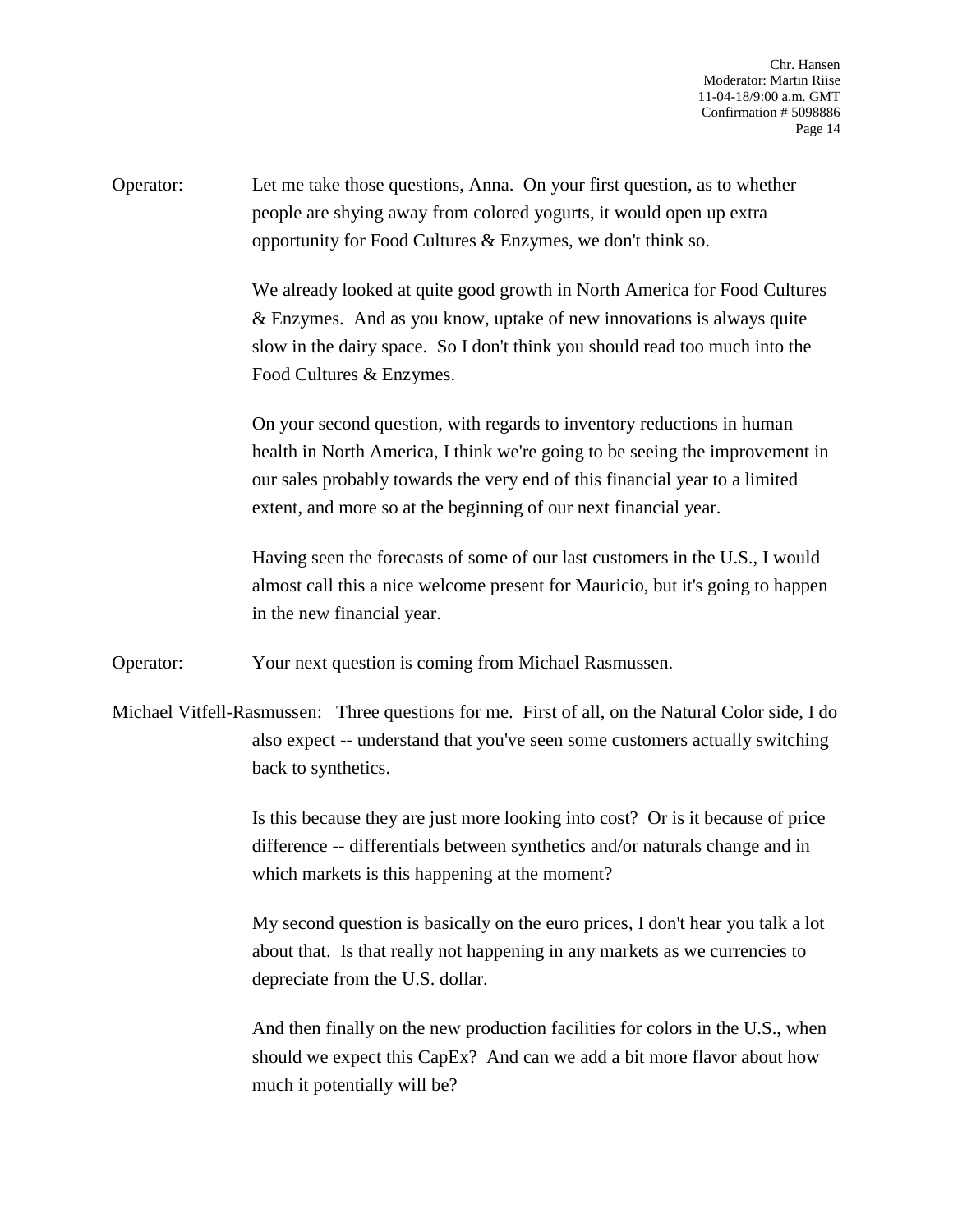Søren Lonning: Michael, let me take your first Natural Colors question. It's indeed, I think, well known that General Mills product has reverted back to synthetics. For those of you who do not know, (inaudible) that was a product when it was artificially colored, very bright, very bright colors.

> And hence, the industry had great difficulty sort of matching that. So the product with Natural Colors really looked different. They have moved back, and it's actually not a big surprise as consumers were complaining.

That said, Michael, 90 percent, 9-0 percent of the General Mills' cereal portfolio, because (inaudible) is a serial is with Natural Colors today, and we - - and we're quite confident that this is just sort of a one-off with one product.

And I'm not aware of any other major brands where conversion to natural happens and then the customer switching back. Søren, can you take the other 2?

Søren Lonning: On the euro price list, it's important to emphasize that the dollar is not the key driver of euro prices as we predominately pricing U.S. dollar in North America.

> That being said, we've had a sizable impact in the first half, and it is to the tune of 1.5, almost 2 percent up to that tune in the first half. That will come somewhat in the second half, so we will end at, for the full year, of something that is slightly higher than 1 percent based on the currency rate as it looks now.

> So still, a smaller positive effect in the second half, but not to the tune of what we have seen in the first half. So that's on the euro price list. And then relating to the investment in Natural Color, the CapEx will predominantly impact our financial year '19 and '20.

> So there will be no effects in '18 because we are so far only entering the agreement of our taking over our site that will take a while before we actually take it all and start constructing on it. So it will be a '19/'20 thing for us.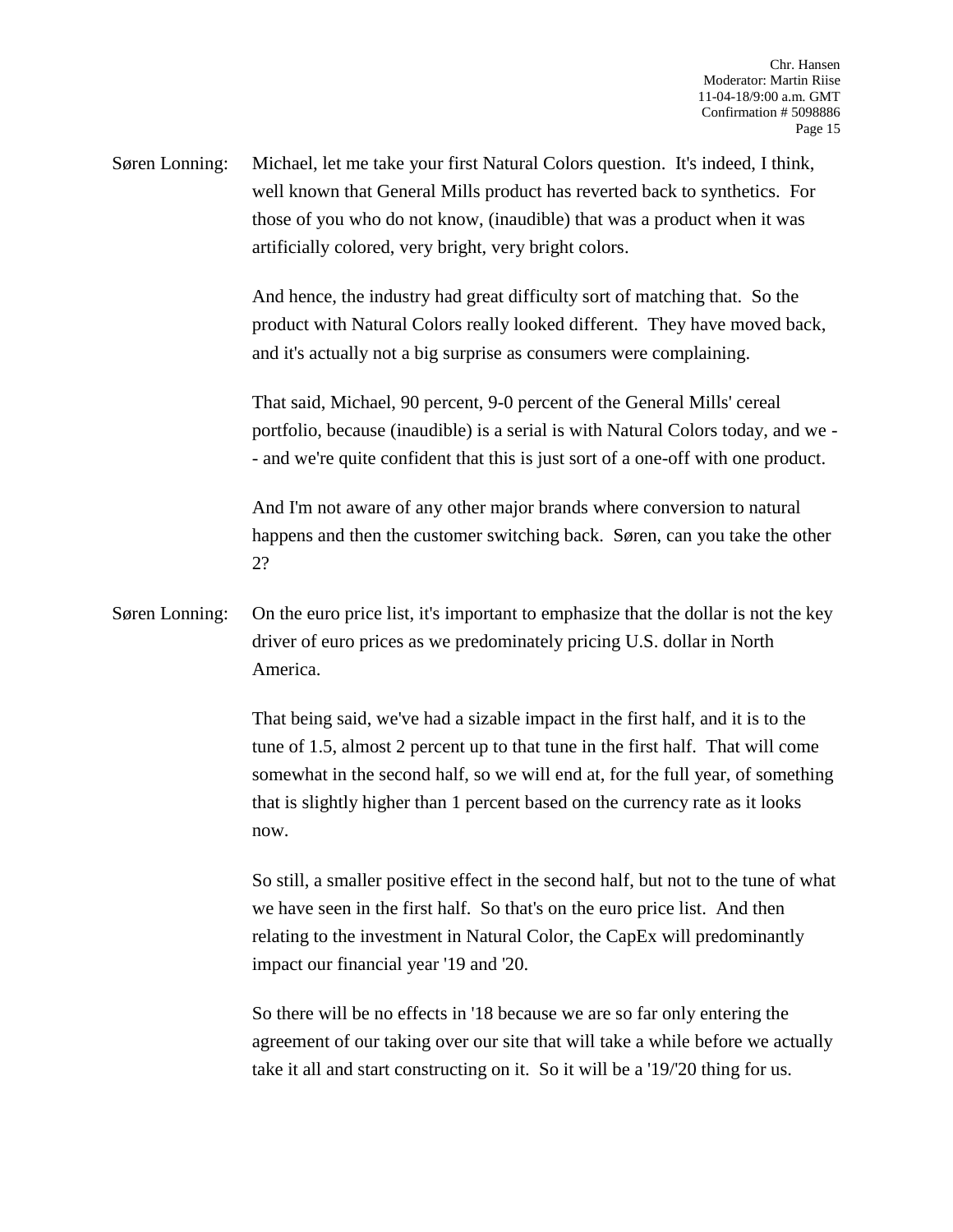And in terms of the size, we are not disclosing the precised size, but I would say that it's a sizable investment, but it is also an investment that is clearly below our -- the investment we made in the Copenhagen facility, which was around EUR 45 million. So it is clearly below that investment level also.

Operator: Your next question is coming from Søren Samsøe.

Søren Samsøe: Just a question regarding Health & Nutrition, where you are guiding below your long-term guidance. If you could quantify how much negative is the inventory effect? I mean, how much -- is this part of the reason you are guiding below your long-term guidance?

> That's the first question. And then the second question is regarding this migration to online. If you could just say whether this is the same level as we saw in Q1? Or if you feel that effect is accelerating?

Cees de Jong: If I take your last one here, I think the trend is the same in Q2 as what we saw in Q1 in terms of online migration.

> And what we can see is that some of our customers are focusing on how they can optimize their sales to those channels. So we see clearly efforts from our partners in terms of how to address that. But no major changes compared to what we saw in Q1.

- Michael Vitfell-Rasmussen: Just on that are actively trying to get some new partners or customers that is addressing that segment more clearly?
- Cees de Jong: We are always looking for new partners, and new ways in terms of getting new business. So yes, that is a yes. And in terms of how we can support our customers addressing that, that is -- we are spending some more resources in engaging with key opinion leaders in this field.

And as you may have seen, we have launched a new webpage also in the LGG, how to really push the notion of the importance of documentation and how strong documentation that actually system the LGG. So we are doing things that can help our customers also (inaudible) going forward on this.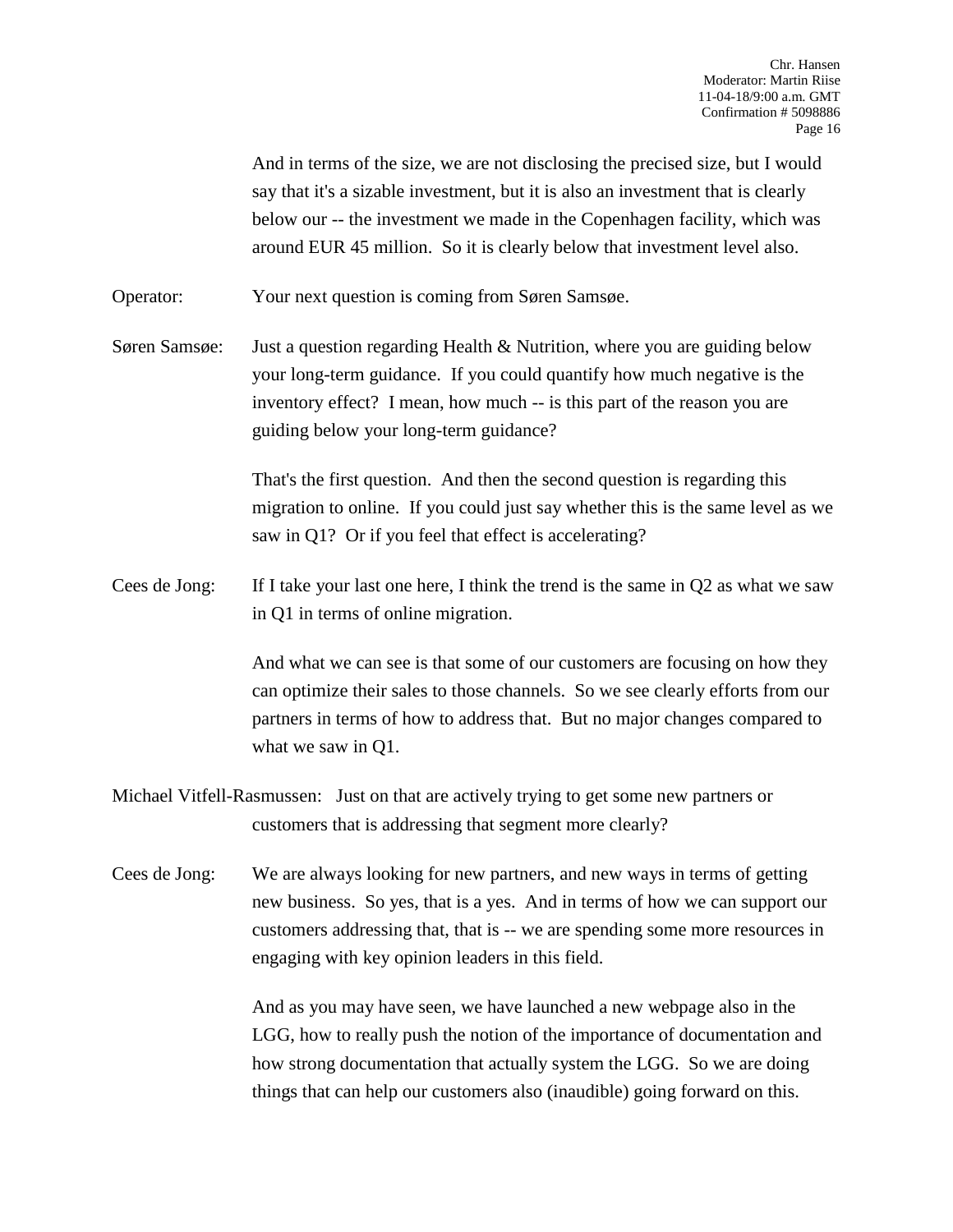|               | If I to answer your question on inventory, I would say that we've, of course,<br>spent some time looking more into this and the impact that we can effect from<br>our customers, I think it's fair to say that in case we wouldn't have seen any<br>inventory reduction this year for Health & Nutrition, then we would not have<br>been in a situation where we've had to downgrade the guidance for the year.<br>So I think that's what I can say on that topic. |
|---------------|--------------------------------------------------------------------------------------------------------------------------------------------------------------------------------------------------------------------------------------------------------------------------------------------------------------------------------------------------------------------------------------------------------------------------------------------------------------------|
| Søren Samsøe: | And when do you think this sort of inventory reduction has come to an end<br>roughly?                                                                                                                                                                                                                                                                                                                                                                              |
| Cees de Jong: | As Case alluded to earlier, we will be -- the impact will now gradually<br>becomes smaller. We'll still have a sizable impact in Q3. It will be come<br>somewhat better in Q4.                                                                                                                                                                                                                                                                                     |
|               | And in the new financial year, we do expect to see a quite good start to the<br>year from this, because then, of course, the baseline in (inaudible) and we are<br>sort off the inventory reduction. So we do believe that when we get to '19,<br>this is behind us, and it could actually show hopefully some very solid<br>development in North America.                                                                                                         |
| Operator:     | Your next question is coming from Ben Gorman.                                                                                                                                                                                                                                                                                                                                                                                                                      |
| Ben Gorman:   | Just a few for me. First of all, just to clarify are the headwinds, it sounds like<br>you had to whether that's repeatable. And I think strong enzyme growth,<br>which sounded like bit of a negative mix effect in $Q1$ , is that repeated as well?                                                                                                                                                                                                               |
|               | And sort of outside of that, sort of what would you think is the underlying<br>margin improvement for cultures and enzyme? And secondly in terms of the<br>weakness and the destocking in the U.S., just sort of outside of that, are you<br>seeing any margin pressure or pricing change in animal and health?                                                                                                                                                    |
|               | It sounds like some of the peers that you have in the sector outside of<br>probiotics are also seeing some price pressures, so I don't know whether that's<br>intrinsic of the market or particular products? So any indication of that would<br>be helpful as well.                                                                                                                                                                                               |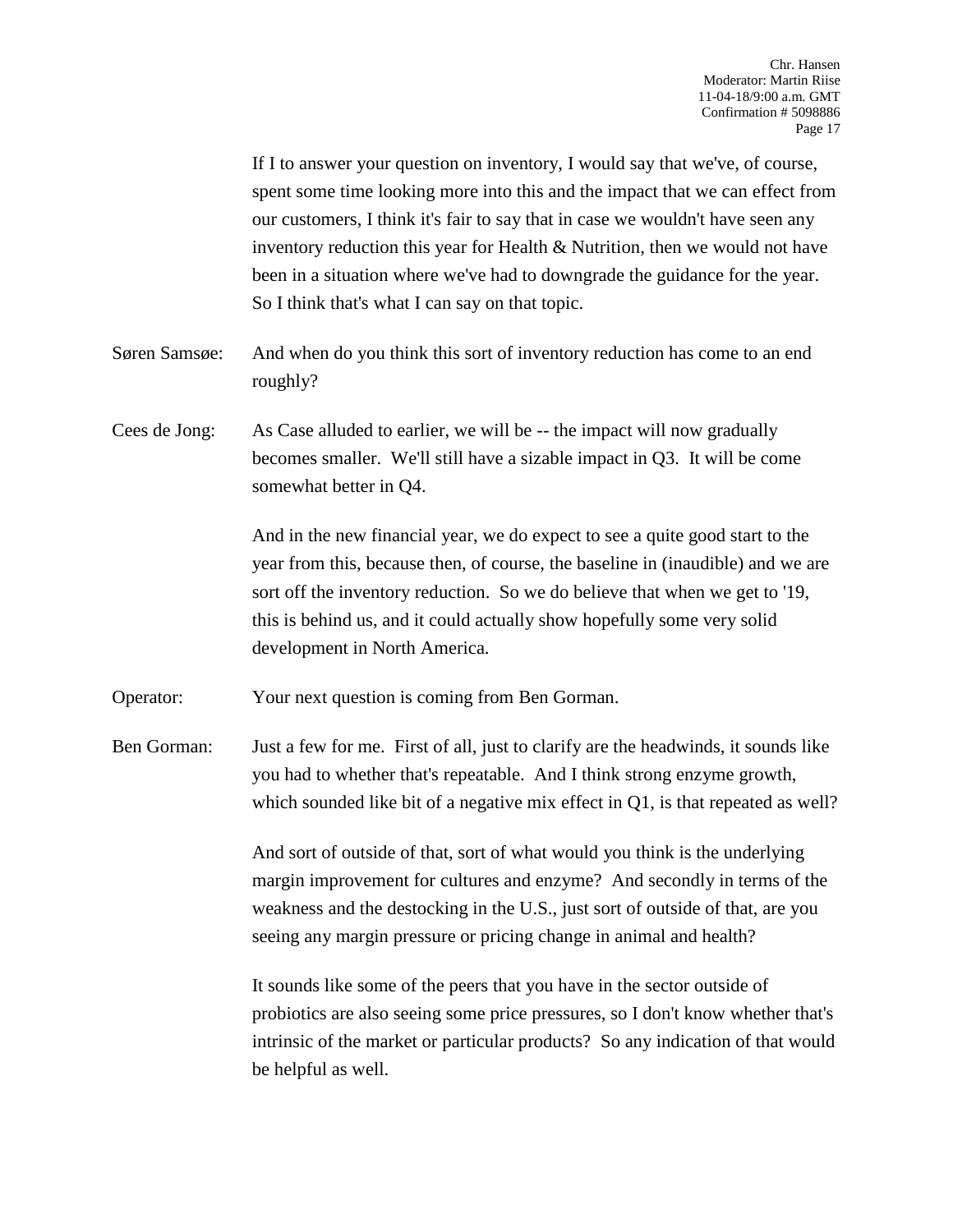Cees de Jong: Then let me address your first question, and then Case will address your second question. In terms of the margin impact in Food Cultures & Enzymes from the mix effect, it is relatively small in the quarter, it's 0.2, 0.3 percentage point negative, and it's really driven by the fact that our -- some of our lower margin enzymes.

> And now we're talking (inaudible) lactase enzymes, which is somewhat some more basic enzymes type has grown a lot fueled by (inaudible) reduced lactose and reduced sugar content in yogurts and other dairy products. So that is the key driver, and that is more than offsetting the positive effect that we have from bioprotection growing well.

> And it's also one of the parameters in this equation is also that probiotics is also growing, but it's not growing up to the 12 percent that we have for the - for Food Cultures & Enzymes, and that's a pretty high margin product also. So those are the three things playing in that that is net negative in the core, but it's relatively modest impact.

So if I was to sort of break out the underlying drivers in the Food Cultures & Enzymes in Q2 as an example, then we have roughly minus 1 percentage point from currency, which is the -- lastly, the U.S. dollar, we have roughly 1 percentage point from the ramp up -- in our Copenhagen facility, and that's partly driven by the depreciation and partly driven by the -- we built some inventory last year that we are not building this year.

And then there's a small negative mix. And what is compensating is, of course, as I alluded to, we had the management changes was slightly positive here, so that's -- a little more than 0.5 percentage point.

So netting that out, then you have an effect after these things here that is roughly 2 percentage point left, and that is driven by underlying scalability in the production and also some cost management.

We are basically not growing our cost base to the tune of what we see in top line in Food Cultures & Enzymes, we are managing that ramp up. So underlying, scalability in the Food Cultures  $\&$  Enzymes are quite solid when you take out the one-off ramp up effects and the currency effect.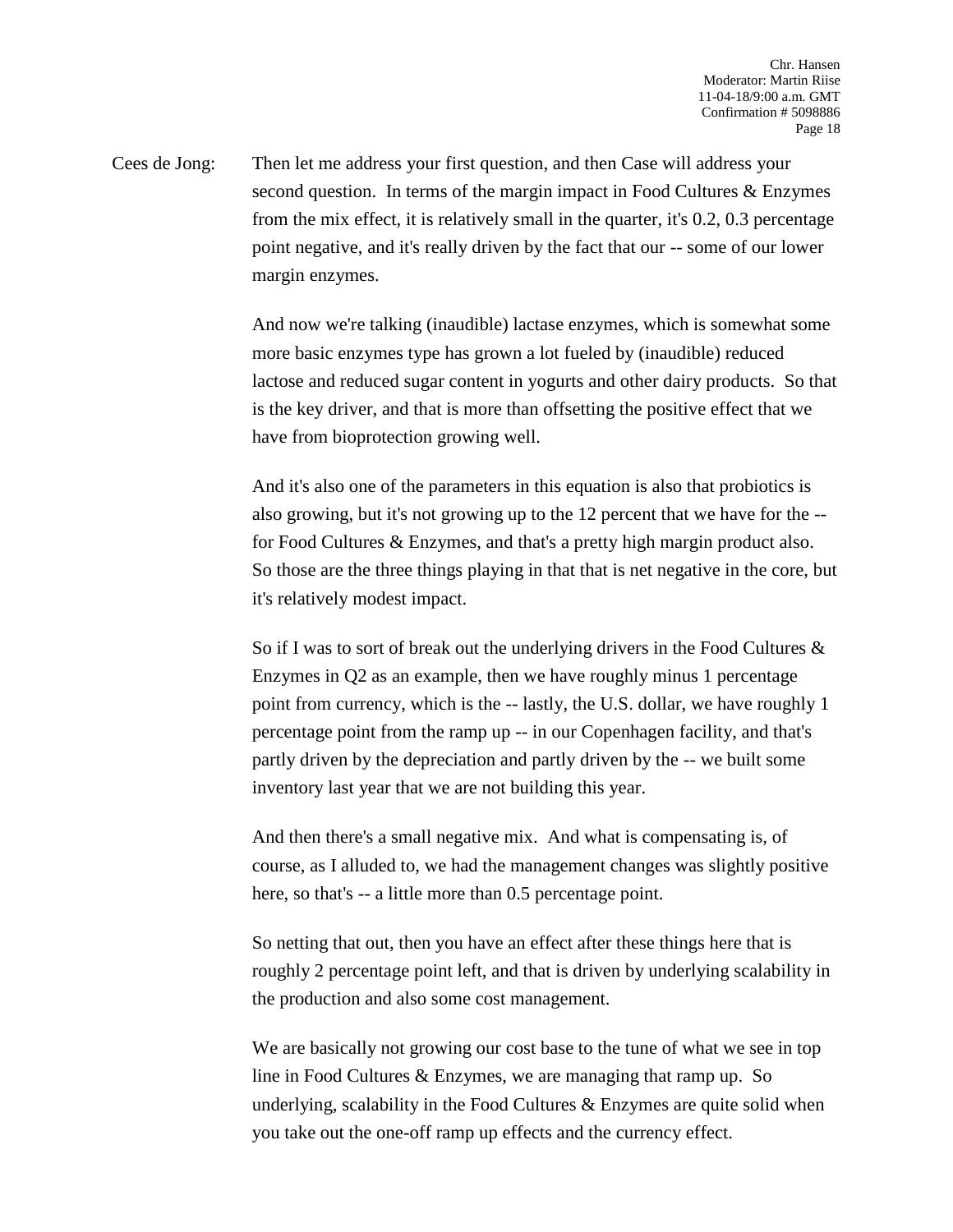Søren Lonning: Let me take your second question, Ben. The one on whether we see price pressure in our animal health products, if I got you right. Four points to make.

> One, the end markets for most of our animal health products to think, beef, milk, poultry, those end markets have normalized. Second point, consumers continue to drive the elimination of antibiotics from resources.

I mean so much relation, it's really consumers that become more aware about the issue of healthy micro by resistance and they want products where for sure what at vertex has been used. The third point and that's probably the most fundamental when it comes to Chr. Hansen, we how strengthening our route to market.

We've seen historically that when we have our own people or our well-trained distributors, our capital more business partners, when they sell our probiotics and they are in dialogue with the users, they have a better way of selling these and explain the benefits.

And we are strengthening our markets in Asia Pacific and India, because feet underground, well-educated business partners is helping this business.

And then the last point to make, fourth, is that you know we are strengthening our portfolio of products that are either give it better yields for our customers, how we are commercial layer, lower mortality, lower sickness. But also in the size area, we've been introducing a new version of (inaudible), and that actually is growing fantastically well.

Because farmers have used it, (inaudible) actually talked to some of the farmers, they really love it because they see the effect that they get higher feed value out of it. So no is the answer to your question, we don't see any price pressure in animal health.

Ben Gorman: (Inaudible) lovely, brilliant. Can you just -- at the question is over. Third question, if that's all right. Just you highlighted the particularly strong growth in LATAM, and you listed bioprotection in that. I just wanted to check the commentary that you are giving on bioprotection earlier in the year.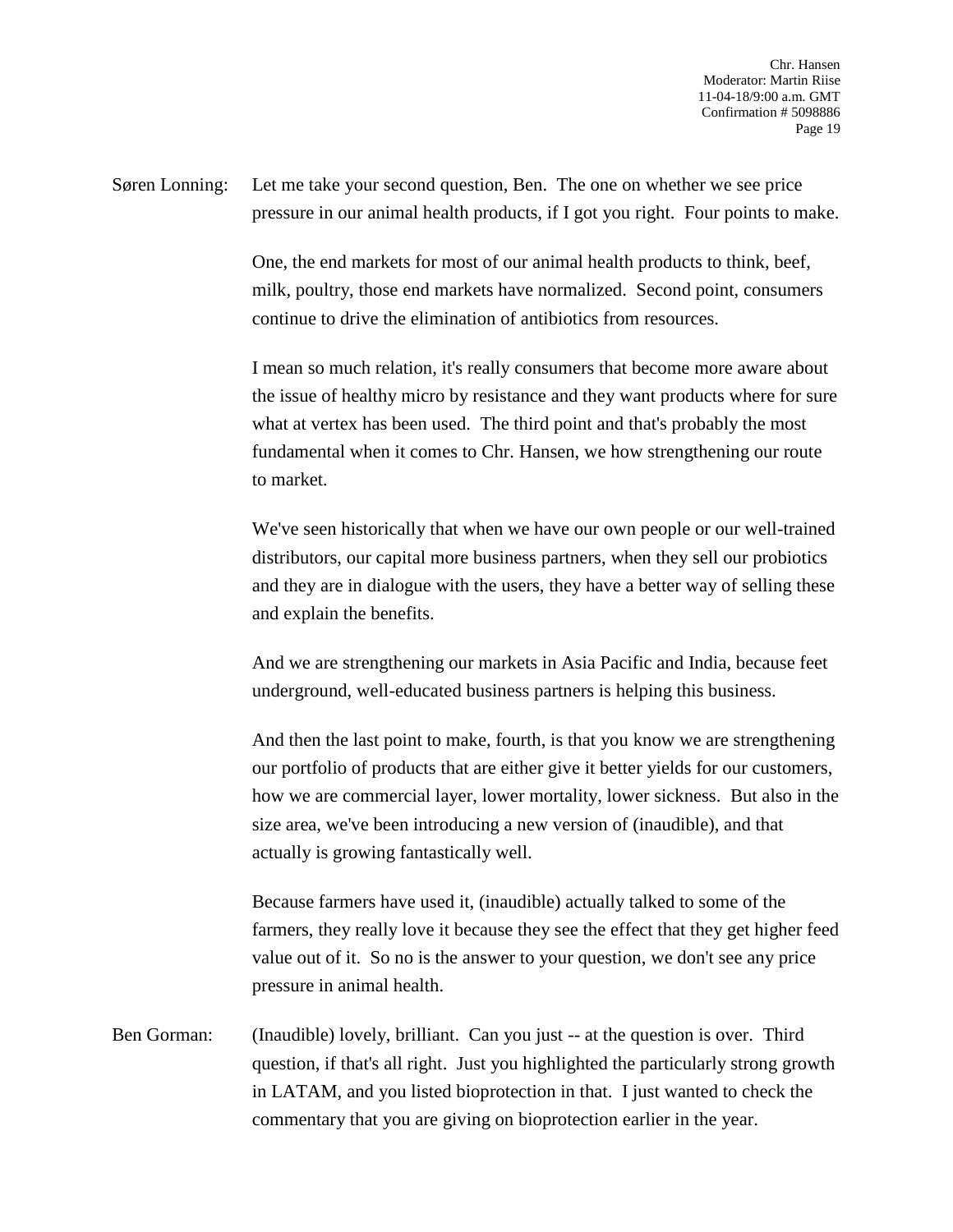It sounded like the impact on top line for the second-generation wasn't going to be seen until maybe even the beginning of next year. Is that still the case? Or do you think H2 you could start to see sort of a notable impact from that?

Søren Lonning: I think in H2, the impact from second-generation is going to be very, very modest. I was actually surprised myself to see that in a certain country, one of our first-generation products was capable of helping out a customer, where I thought it might even require a second. So what you're seeing in there is firstgeneration. We've seen the pipeline fill up very well.

> I mean these guys don't allow me to give numbers, then I get a red card, and I don't want it in the last call. But the pipeline with second-generation is filling up fantastically well in Latin America. But I think the majority of sales will come in the next financial year.

Operator: Your next question is coming from Arthur Reeves.

- Arthur Reeves: With Natural Colors now below your medium-term expectations, it's Food Cultures & Enzymes taking the strain. What are the key differences that you're thinking about now in that business compared to where you were at the end of the quarter 1? The less you maintain guidance overall?
- Søren Lonning: Let me try and kick it off, and then Søren may chip in. When we look to our portfolio, 60 percent of what we do is Food Cultures & Enzymes. and there you've seen us do two quarters in a row with 12 percent organic growth.

Hence, we've been getting, after the first quarter, that we were going to be the above our long-term guidance for Food Cultures & Enzymes, which is 7 percent to 8 percent. That part of the business is just hovers along quite nicely. And that with Natural Colors, I mean, we're not completely falling off the scale.

And we have lowered our guidance, because we're not going to be meeting our long-term ambitions, it's not mid-term ambitions, it's long-term ambitions for this business. Yes, that can happen in the year.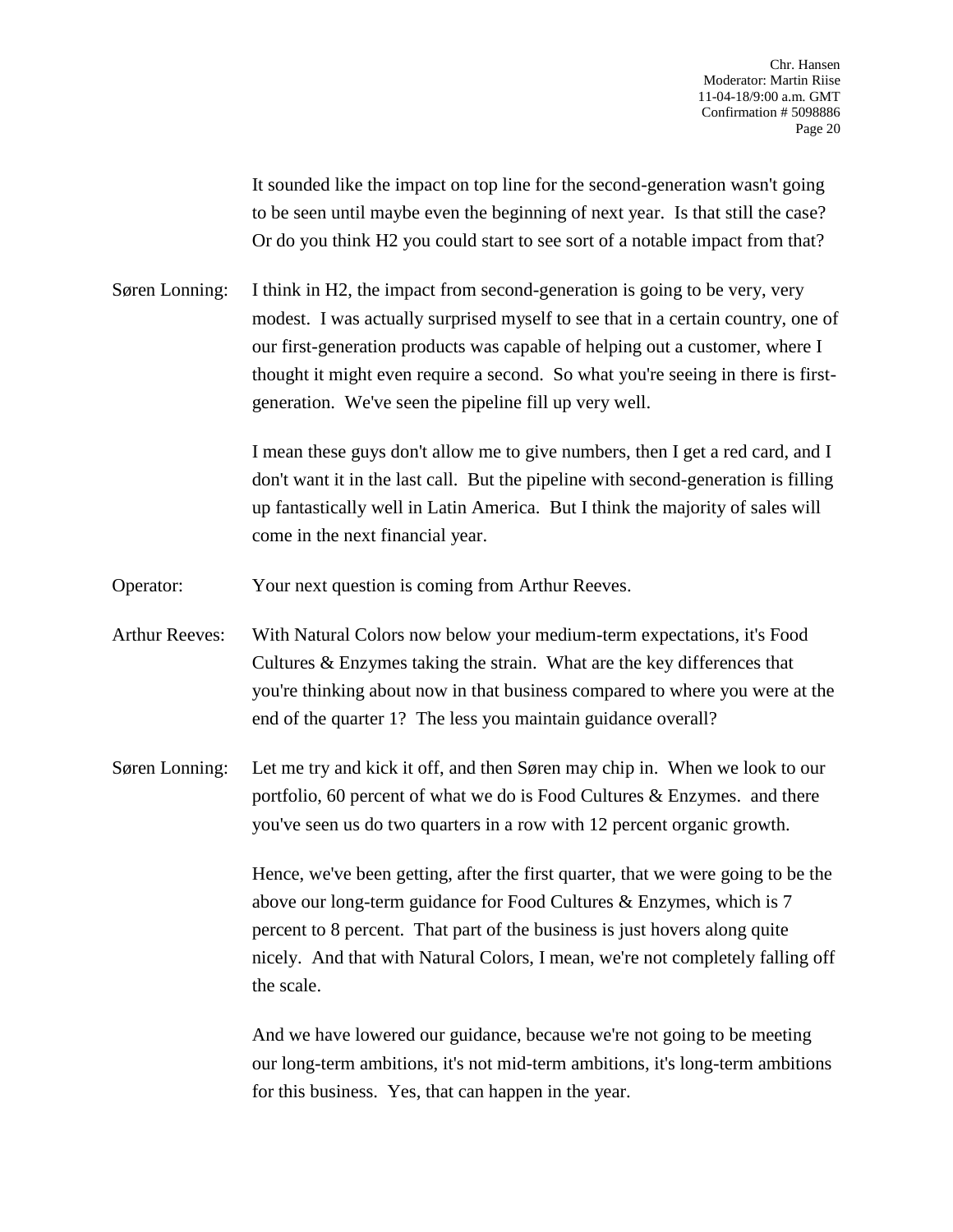Like we said before, there's three reasons for that. But overall, in Food Cultures & Enzymes, we got great momentum in the core businesses. And have you seen, bioprotection with 45 percent growth first half is doing well too. Søren, you want to add anything (inaudible).

Søren Lonning: I would like to summarize I few points, I would put down that in Food Cultures & Enzymes beef has done probably much better than we expected. We've also seen the more mature markets like EMEA and North America performing really strong, and that's still a very sizable part of the business in Food Cultures & Enzymes.

> And finally, we have also a smaller effect from euro prices, given the currency developments that is also adding a bit to organic growth. So I will point to those 3 if I was to add something to Case's remarks.

- Arthur Reeves: Do you think you can keep up this 12 percent through the rest of the year? I don't want to get your red card, Case, but can you -- is that something you can do?
- Cees de Jong: We have -- what we've said is that we're going to be above our long-term guidance, and we've not been more specific than that. So thanks for reminding me that I could get a red card.
- Søren Lonning: In the Q1, if I was to say anything, Arthur, in Q1, we increased the guidance from being slightly above to being above, and then I think you can interpret based on that, that is probably a little more -- it is a little more than slightly above.
- Operator: Your next question is coming from Heidi Vesterinen.
- Heidi Vesterinen: Few questions, please. In human health, I think you said on one of the slides that in Europe, you saw infant formula down due to destocking. Can you talk about what's happening in the adult dietary supplements market there in Europe? And then another point on human health.

I think last quarter, we had talked about the fact that your position at the premium end of the market, and you're selling to premium customers who are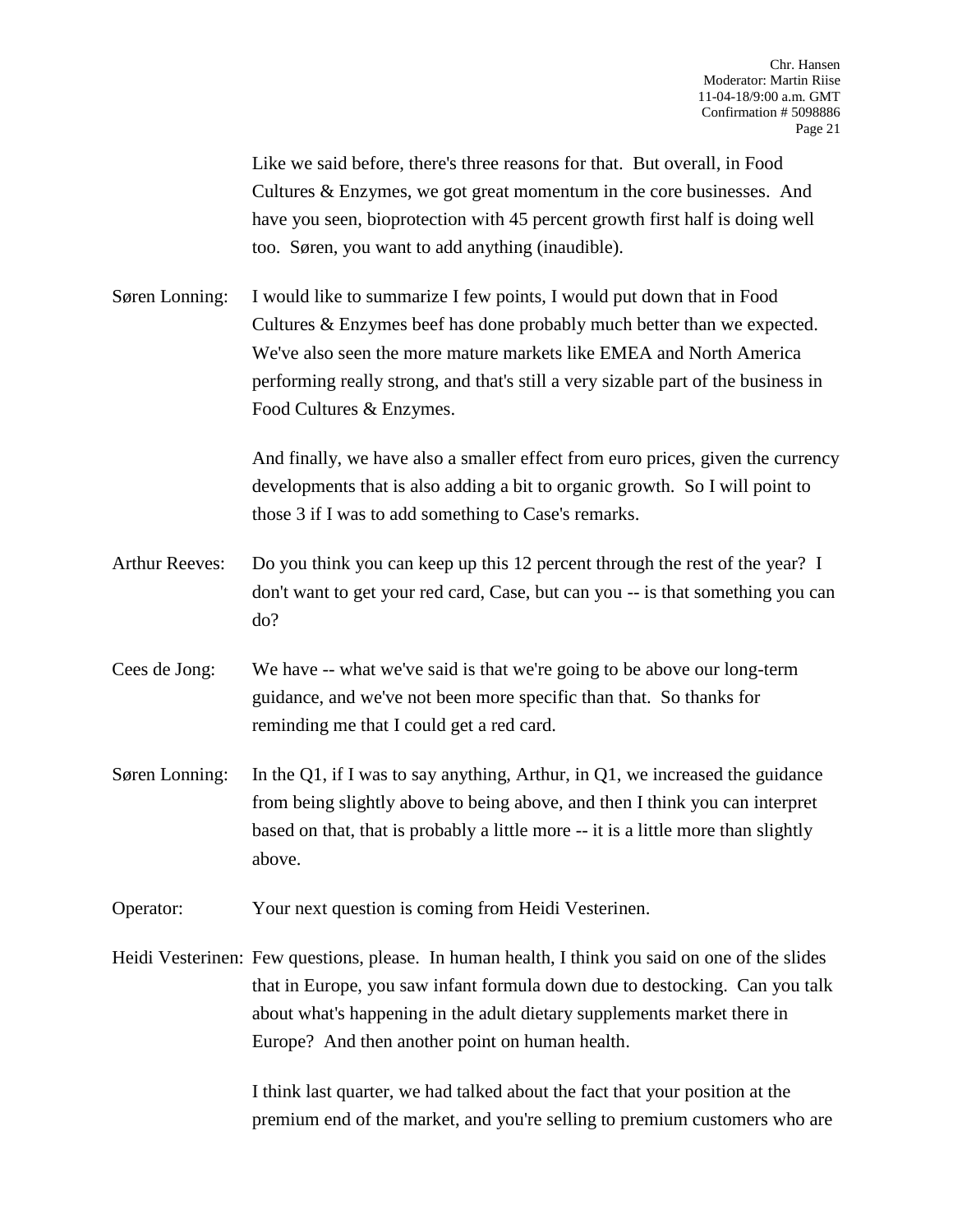positioned in the wrong channel, I wondered if you consider to selling to nonperforming customers if the current customers did not fix the situation?

Going on premium doesn't sound to Chr. Hansen so I just wanted to check to what your view on that was. And then, lastly, your clarification on Natural Colors. Are your customers here in North America, mainly the large multinationals? Or do you also have a balanced mix with more small customers as well?

Cees de Jong: Quite good questions, Heidi. I think I'm going to tag team with Søren. Taking your first question on human health in Europe. What we've seen in Europe is actually related to some specific customers. One customer has pulled its business up for sales, lost a little bit of attention.

> One customer, how I'm going to put this? Is not repeating the strong growth that we saw there last year with the new products, it's sort of stocking up situation. So that has impacted sales in Europe to some extent. When I then moved to premium versus nonpremium, now Chr. Hansen is really into premium.

And one of the things that we may talk about at the Capital Market Day, is the importance having done the work, the clinical studies, to prove that probiotics are working. And we don't want to go nonpremium with products that really work. So that's not part of our strategy.

What we are doing though is making sure that key opinion leaders, and ultimately consumers, understand the difference between the strain where the work is being done and the strain where the species where once has been done. In addition thereto, we're also trying to get those premium products into the other channels.

And then when it comes to Natural Colors, I think it's fair to say that we are very well diversified in our portfolio amongst large customers and large food multinationals as well as private label as well as food service.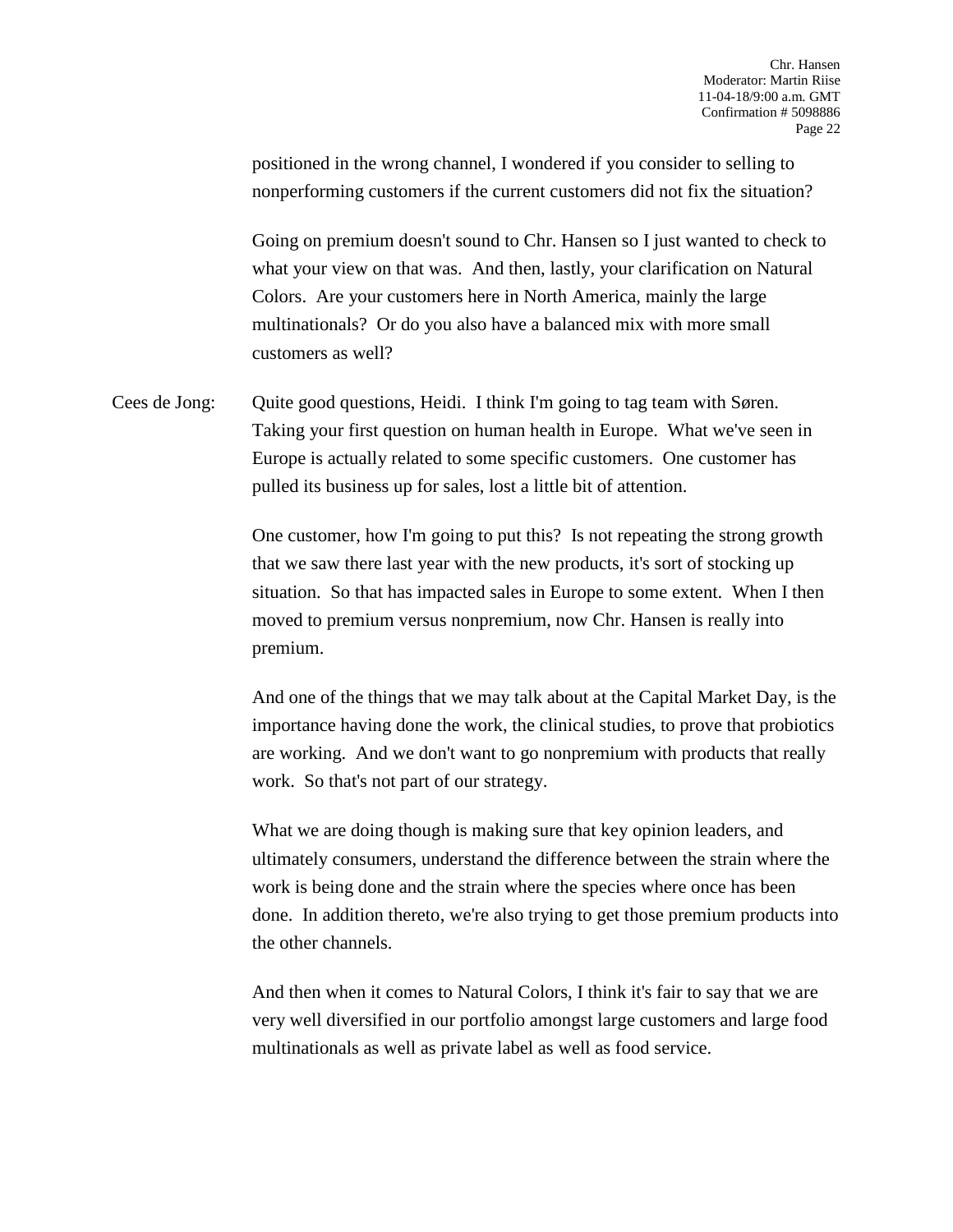And especially in food service, we nowadays see a fast uptake of Natural Colors, as they are converting to naturals. They're actually quite outspoken about it, and I think, for instance, dunking.

In addition to what we see is that sometimes some of the very large brands goes slow when it comes to conversion, and large brand owners try things just to be very cautious, whereas the smaller brands and food service grow significantly faster.

What I -- the point I tried to make before is that Chr. Hansen is having a little bit of overexposure in natural cost to the dairy space, and that has impacted our growth because the colored yogurts and food prep are clearly under pressure. Søren, you want to add any?

Søren Lonning: I think you colored well. My only comment would be on the first question regarding human health in EMEA.

> I would just like to emphasize that EMEA is not a growth market that is growing as fast as we have seen APAC or North America have done in recent years, it's been like that for a while. But it is growing, and we don't see changes in the market trends. It is customer specific observations that we talk to.

Operator: Your next question is coming from Jonas Guldborg.

Jonas Guldborg Hansen: Jonas from Danske Bank. I have a couple questions left on my list. So first of all, you've declining momentum or worsening momentum in organic growth in Natural Colors in Q2 or Q1.

> So how should we think about organic growth in the second half in Natural Colors? And then my second question is just, if you could remind us how much plant health is of revenue as of now?

Søren Lonning: Yes, but I can address these questions. Actually, when we look to Natural Colors, I believe we did 4 percent in Q1 and 4 percent in Q2. So it's roughly the same momentum that we saw. And obviously, as communicated, that's not where we want to be, so we are not pleased with the situation.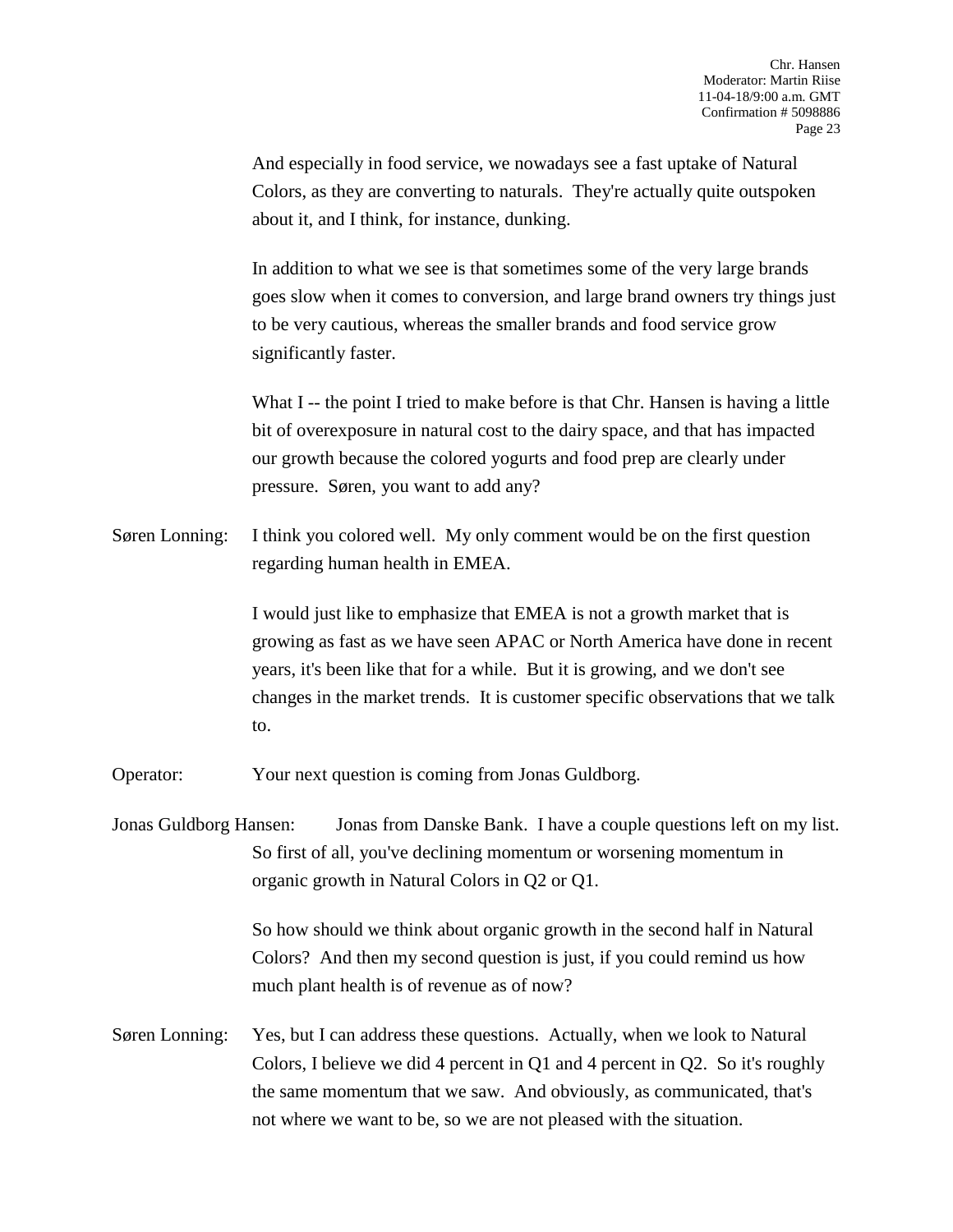We are, of course, putting actions to place to support that we can lift the momentum in the second half, but of course, we need to be successful with that. But it is our ambition to lift the momentum in the Natural Color business in the second half of the year.

In terms of plant health, then it is still a relatively small part of Chr. Hansen's business. We normally say that it's -- it is to the tune of 2 percent, maybe around 3 percent of Health & Nutrition revenue. So it's still quite small.

However, when we look to the pipeline and the products that we are now seeing progressing in the market, that makes us optimistic that, that is something that we can -- that can grow in size quite well over the coming years. But I think this is more topic for the Capital Market Day next week, where we maybe able to say a bit more about that.

- Operator: Your next question is coming from Klaus Kehl.
- Klaus Kehl: Klaus Kehl from Nykredit Markets. Three questions from my side. Would you give us any indications about what would be a reasonable EBIT margin for the Colors division in this full year?

That would be my first question. Secondly, on group level, you have an EBIT margin guidance of around the same level as last year. Would 28 percent be around the same level as last year? Just any thoughts about this range, I would say.

And thirdly, is it correct that bioprojections, they constitute around 5 percent of group sales? Meaning, that this 45 percent growth you are seeing right now it must be adding around 2 percentage points to your growth right now? That would be my questions.

Søren Lonning: Let me try to address these questions, Klaus. If I start from the bioprotection, what we are saying that, that is slightly above 5 percent for Food Cultures & Enzymes, so that will not translate into 5 percent for the entire group, it will be slightly below that.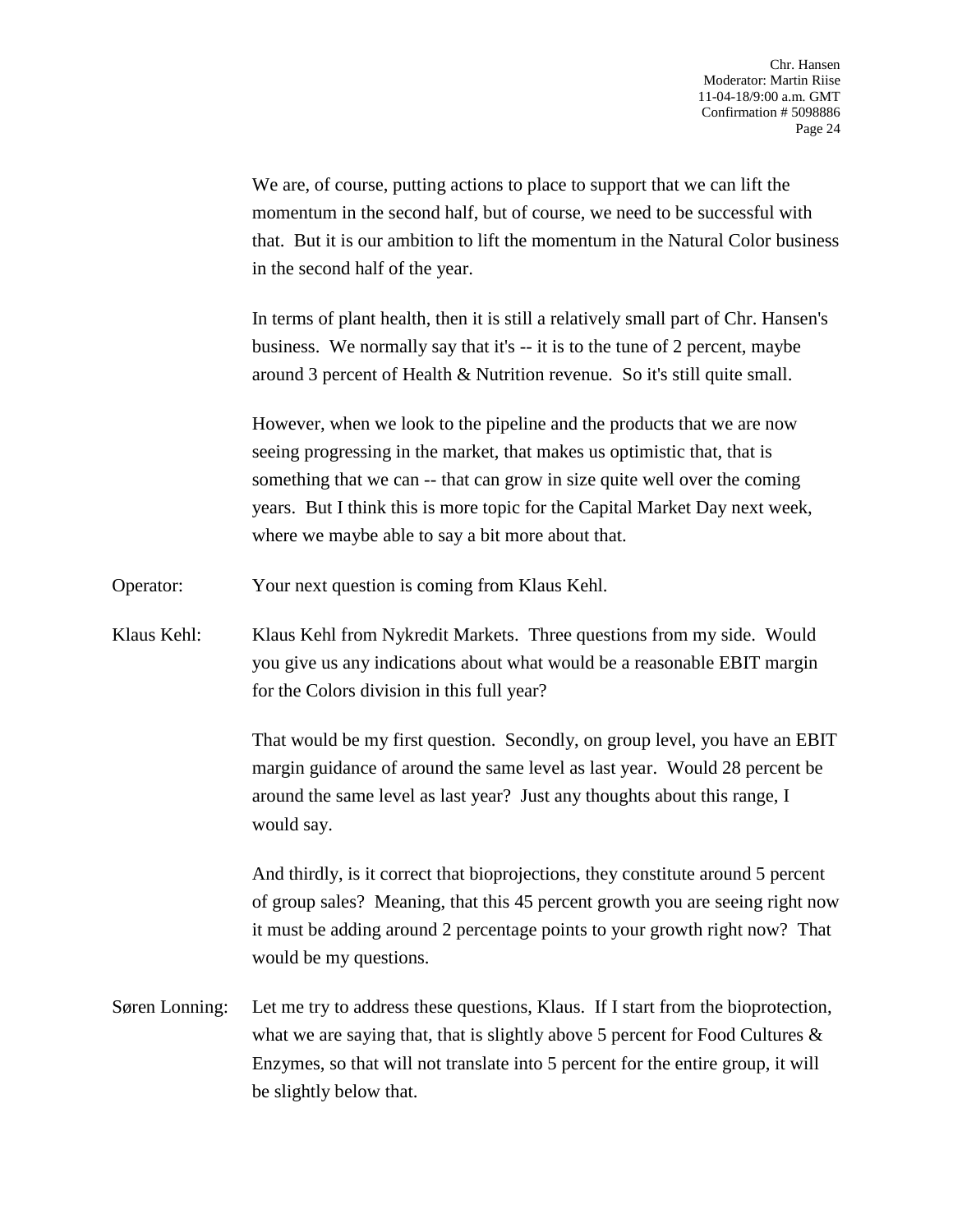When we look to the margin for this year, when we say around last year, it is a more narrow stand on what you're indicating.

What I would say though is, that when considering these numbers here, you will see we had a negative currency impact of almost 1 percentage point in the first half, and we expect that to be more or less replicated in the second half. That is, of course, a challenge that we are addressing and absorbing.

So that needs to be seen in consideration with the guidance of around last year that we actually absorbing quite a substantial impact from currency in this year. But 28.0, that will -- we are looking into something more narrow when we talk about their margin.

And then finally, you had a question on the EBIT margin in Natural Color. And what I would say here is that we believe that we will have a sizable improvement in the second half compared to first half, but moving into a more specific guidance at the divisional level, we don't want to do that here.

Operator: Your next question is coming from (inaudible).

Unidentified Analyst: Three questions please. If you look on the 1 percentage point negative impact from FX, can you see us (inaudible) on how that is distributed three - across the three divisions? That's the first question. Second question goes to bioprotection. There was a little bit of noise here, so I couldn't hear the answer.

> But was I right to hear that you expect very limited growth for bioprotection in the second half? And follow-up on that. If I look on Page 6, there's nothing you mentioned about bioprotection in APAC. Is there no real sales going on there?

And then finally, Natural Colors, that conversion on existing food and beverage product goes very slow in the U.S., bearing that in mind, are you still able to sustain the medium term growth target over the next two to three years?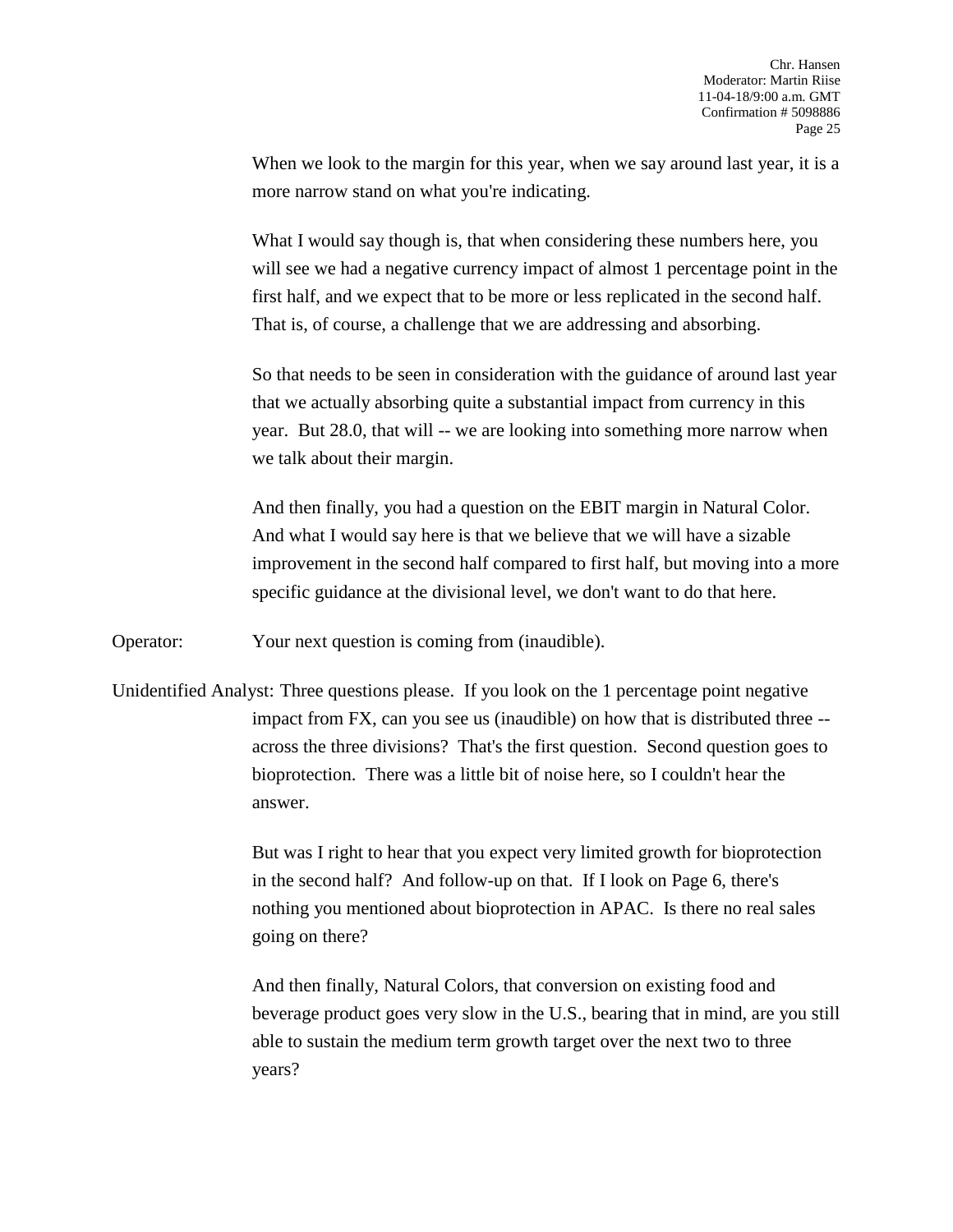- Cees de Jong: Hans, I'm going to ask Søren to answer your first three questions. You may have to repeat your fourth because the line muted for a second at the beginning of your question. But we can take that later. Søren, go ahead.
- Søren Lonning: When we looked to the currency impact, and when you say almost 1 percentage point, I see that it's the EBIT margin that we are discussing here. And then, the guidance I can give you on divisional level is that it's Food Cultures & Enzymes is more or less on average for the group.

Health & Nutrition have a quite high exposure to the U.S. dollar, so they are hit clearly tougher than the average. And then in Natural Color, you will see basically no impact from currency, because we have a more natural hitch in Natural Color as we are sourcing quite a bit in U.S. dollar of the more exotic pigments around the world.

So that was sort of speak to the distribution of currency effect on EBIT margin across our business areas. You asked whether bioprotection, whether we expect limited growth in second half? I don't think you can adapt that.

I think what we are saying is it will be extremely challenging to maintain a level of 45 percent, which we've seen in the first half, given that we had some quite large wins last year around the time of where second half started.

And that also led through that, during last year, as you may remember grew by 25 percent in the first half, and then 35 percent in the second half.

So we really saw a step up in momentum here, and that tougher baseline will hit us here in the second half. That will take growth down somewhat, but it will not be -- it's not like we will not be growing bio p in the second half.

Unidentified Analyst: (Inaudible) your market penetration right now?

Cees de Jong: It's not -- it's still quite low. So when you look to what you can say our existing categories, where we're already present and active, so in yogurt and in certain meat types, salami, we're selling it into then it's below 10 percent. And when you look into cheese, it still way below 5 percent.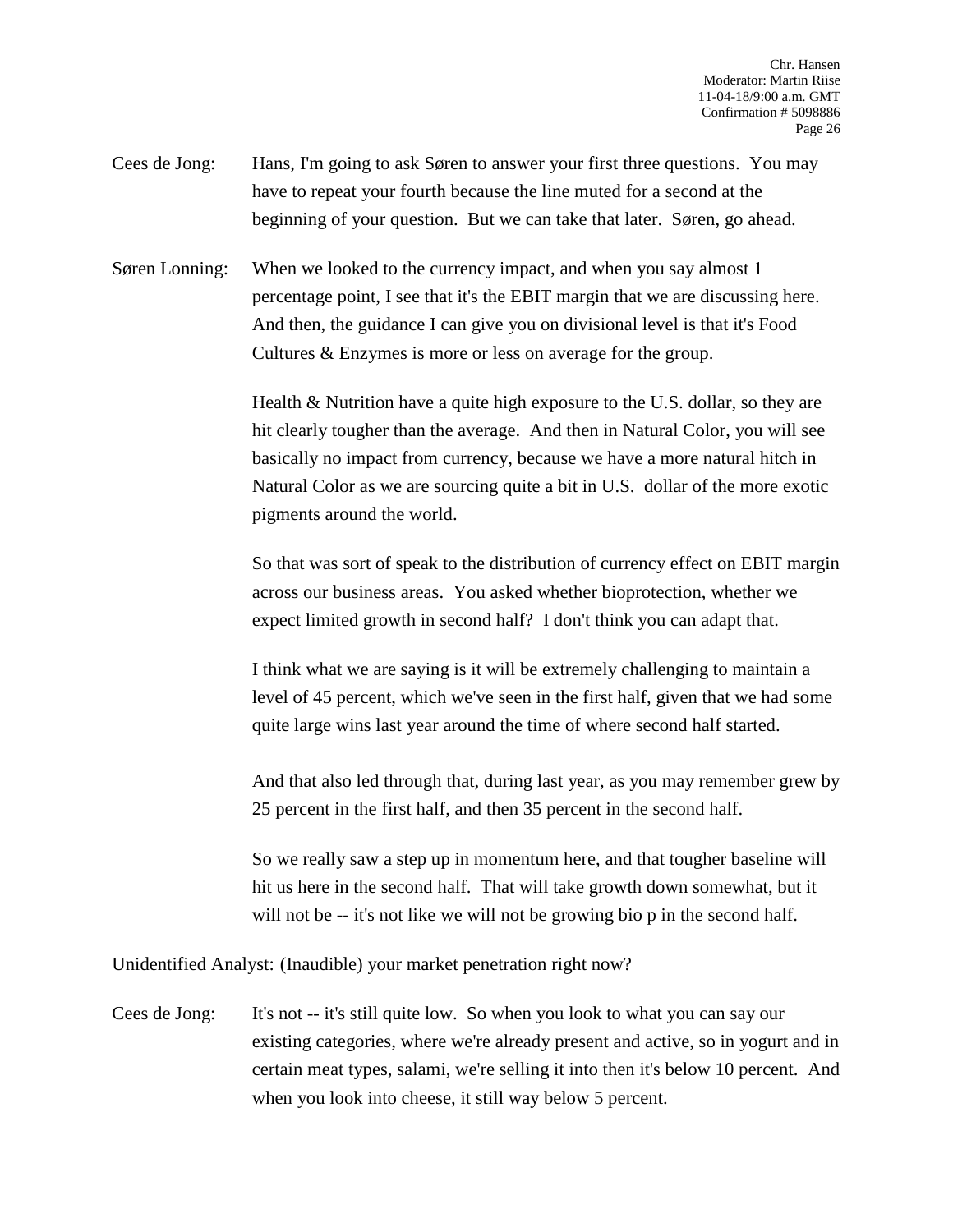And when you start to look above penetration outside these segments, that has been our focus areas from the start. Then, it's below 1 percent. I mean, and it's very, very low. So it's fair to say that the penetration rates are still very low in this field.

- Unidentified Analyst: Would you just repeat to me. I didn't understand. In terms of yogurts, what was the penetration there?
- Cees de Jong: Below 10 percent. And in a few meat segments, where we are selling this into, it is also below 10 percent. And then in cheese, it's way below 5 percent. On the bio p in APAC, it's fair to say that bio p is still not a sizable segment for us in Asia Pacific, but believe there is a large opportunity out here.

But this is exactly what the second-generation is going to help us address. The first generation was not very well-suited for the needs in Asia Pacific and also to (inaudible) and also the need of Latin America.

So one of the key benefits of the second-generation is that it will allow us to address that you can say the more emerging markets much better. So to your question, it's not big for us yet, but we do see a large potential out there.

- Søren Lonning: Hans, would you care to repeat your fourth question because (inaudible) time (inaudible) so let's do that quickly.
- Catherine Farrant: Natural Colors, I understand that the conversion of existing products from synthetic to Natural Colors is going quite slow in the U.S. Bearing that in mind, can you still sustain over the next three years the current medium-term targets?
- Cees de Jong: Let me answer that in two ways. First, the last part. At this point in time, there's no changed guidance. Next week, there is a Capital Markets Day. And then we'll look at our long-term guidance.

When I look at the conversion in the U.S., some of the big brands take time. However, when I look at food service or let's say the sort of mid-tier companies, their conversion is actually happening at quite a good pace.